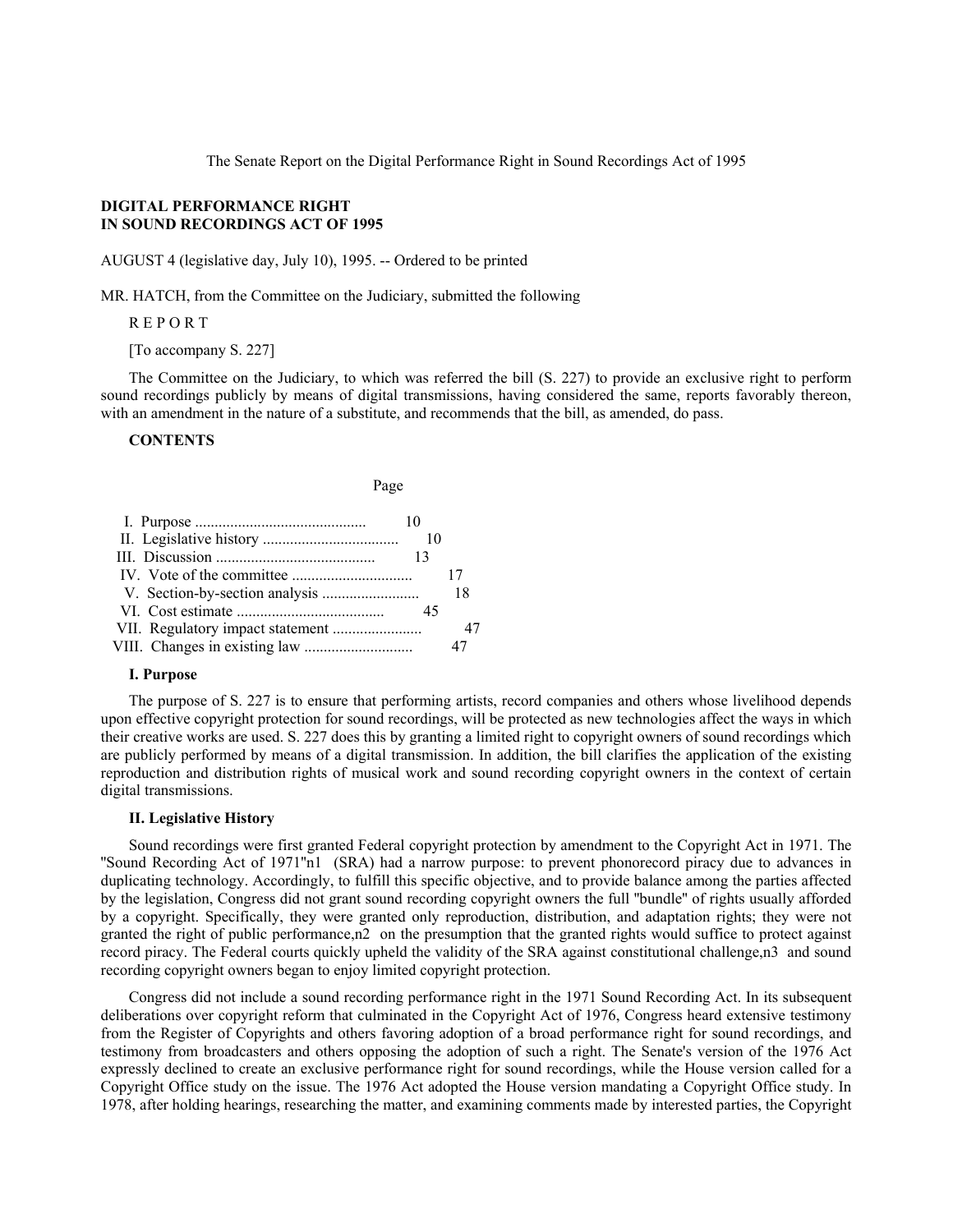Office issued a report which unequivocally recommended that a performance right for sound recordings be written into law.n4 In essence, the Register concluded that a sound recording performance right, applicable to all public performances, would be ''entirely consonant with the basic principles of copyright law generally, and with those of the 1976 Copyright Act specifically.''n5 The Register's findings included her recommendation and prediction that:

Congress, in its deliberations on performance rights, should not be unmindful of the possibility that technological developments could well cause substantial changes in existing systems for public delivery of sound recordings. In that event, it is equally possible that a performance right would become the major source of income from, and incentive to, the creation of such works.n6

Notwithstanding the Register's report, initial efforts to legislate a sound recording performance right were repeated, but unsuccessful.n7 It was difficult to craft a bill that adequately protected the interests of the parties affected by the legislation, while striking a necessary balance between economic incentives for recording artists and public access to recordings.

However, just as duplicating technology was the impetus behind the act which afforded sound recordings limited copyright protection in the first instance, digital technology gave new life to the performance rights initiative. In 1990, Senator Dennis DeConcini, chairman of the Senate Subcommittee on Patents, Copyrights, and Trademarks asked the Copyright Office for a report on the copyright implications of digital audio broadcasts and cable services.

In 1991, the Office issued its report.n8 First, addressing the future of sound recording, it concluded that ''[d]igital represents such a technological advance in sound delivery that it is certain to be the audio transmission medium of the future.''n9 Moreover, the Copyright Office again recommended, as it did in 1978, that the 1976 Copyright Act be amended to extend a public performance right to sound recordings.

By 1991, the technological changes which the Register predicted in 1978 had come to fruition. Accordingly, the Office indicated, in its 1991 report, that the amendment was overdue:

Thirteen years have passed since the Copyright Office formally recommended to the Congress the enactment of a public performance right in sound recordings. Technological changes have occurred that facilitate transmission of sound recordings to huge audiences. Satellite and digital technologies make possible the celestial jukebox, music on demand, and pay-per-listen services. \* \* \* Sound recording authors and proprietors are harmed by the lack of a performance right in their works.n10

In the wake of the 1991 Copyright Office study on digital audio transmission services, the House of Representatives held an Oversight hearing during the first session of the 103d Congress regarding sound recording performance rights.n11 In the second session, Senators Orrin Hatch and Dianne Feinstein introduced S. 1421, which provided for an exclusive right to perform sound recordings publicly by means of digital transmissions.n12 A companion bill was introduced in the House of Representatives by Representative William Hughes.n13

Neither the House of Representatives nor the Senate held hearings on the bills, but Representative Hughes, chairman of the House Judiciary Subcommittee on Courts and Intellectual Property, hosted ''roundtable'' discussions in an effort to forge a consensus on appropriate legislation. Several groups were represented at the discussions, including, among others: the broadcast industry, cable and satellite digital audio service providers, restaurant owners, and copyright owners of both sound recordings and musical works.

After extensive further discussions among the interested parties at the urging of the new chairman of the Judiciary Committee, Senator Hatch, and Senator Feinstein, those Senators introduced S. 227, in the 104th Congress, on January 13, 1995.n14 The Senate Judiciary Committee held hearings on the bill on March 9, 1995,n15 at which testimony was given by Bruce A. Lehman, Assistant Secretary of Commerce and Commissioner of Patents and Trademarks, on behalf of the Administration; Marybeth Peters, Register of Copyrights; Don Henley, an individual recording artist; and representatives from the Recording Industry Association of America (RIAA), the American Society of Composers, Authors and Publishers (ASCAP), Broadcast Music, Inc. (BMI), the National Music Publishers Association (NMPA), the American Federation of Musicians (AFM), International Cablecasting Technologies (ICT), and Mountain West Audio, a Muzak affiliate. In addition, the National Association of Broadcasters (NAB), the National Cable Television Association (NCTA) and Compuserve Inc. submitted written statements for the record.

On June 29, 1995, after further discussion and consultation, the Committee gave unanimous approval to an amendment in the nature of a substitute to S. 227 proposed by Chairman Hatch, and cosponsored by Senators Feinstein, Thurmond, and Leahy.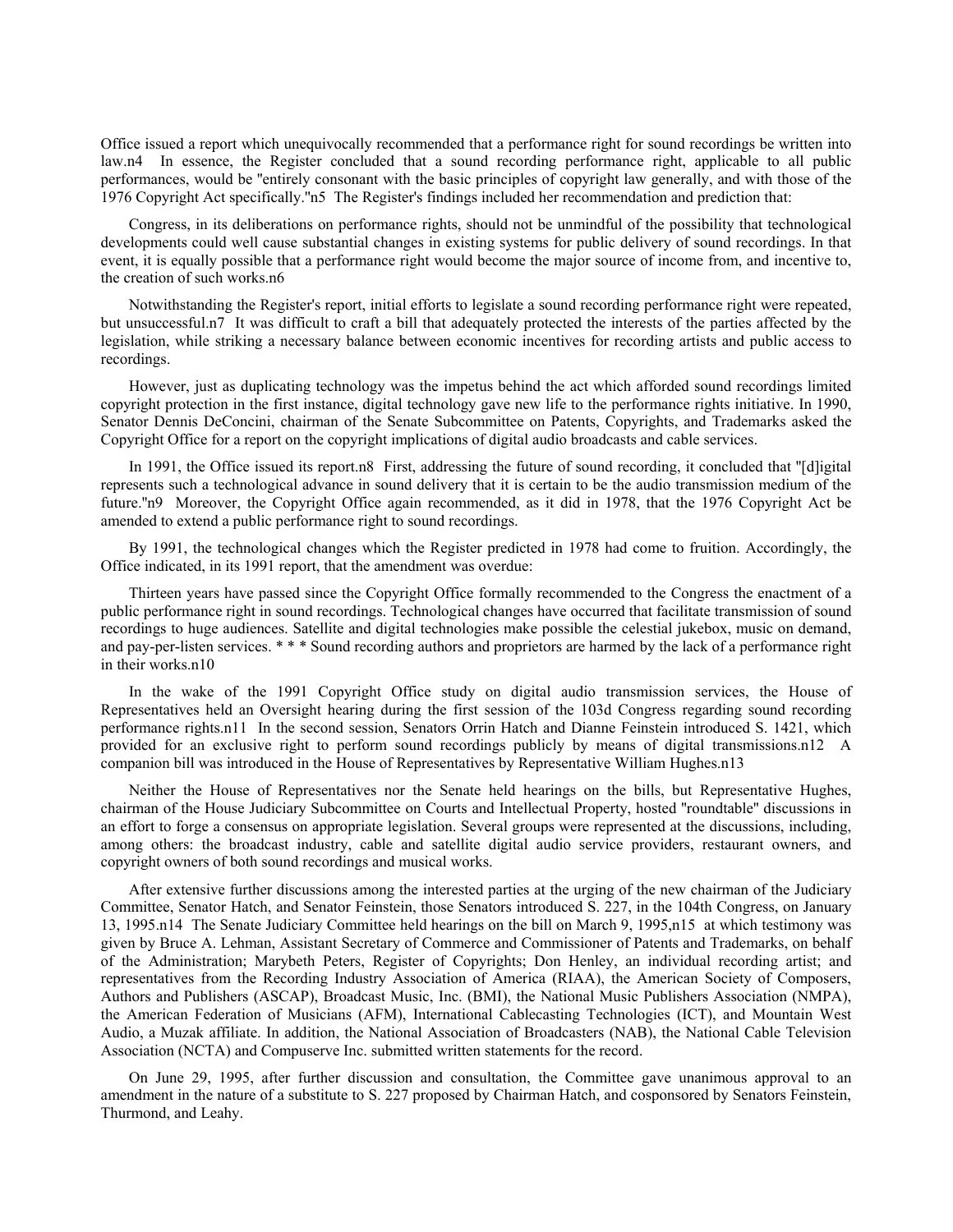Among the changes to the bill were revisions to certain competition-related provisions. In a letter to the Committee on June 20, the Department of Justice expressed competition concerns with certain provisions of the bill. In response, Senator Thurmond, chairman of the Antitrust Subcommittee, and Senator Leahy, Ranking Democrat on the Antitrust Subcommittee, proposed revisions to subsections 114 (e) and (h) of the Copyright Act, as added by this bill. Those revisions were incorporated into the amendment in the nature of a substitute proposed on June 29. The Department expressed satisfaction with the revisions in a letter dated July 21.

#### **III. Discussion**

# **BACKGROUND**

As the foregoing discussion on the legislative history of this bill makes clear, the historic lack of a performance right for sound recordings under U.S. copyright law has been a source of controversy for decades. The first efforts to amend the copyright laws to provide protection for sound recordings date from the 1920's. Through much of the 1960's and 1970's, both Houses of Congress studied and debated the arguments for and against establishing a performance right in sound recordings. In the 103d Congress, this issue again came to the fore, again without resolution.

Although this issue is not a new one, the Committee believes that the time has come to act. The Committee is not alone in that judgment. Bruce A. Lehman, the Assistant Secretary of Commerce and Commissioner of Patents and Trademarks, expressed the Administration's agreement at the Committee's hearing on S. 227, stating that ''[W]e believe that the time has come to bring protection for performers and producers of sound recordings into line with the protection afforded to the creators of other works.''n16 Similarly, Register of Copyrights Marybeth Peters testified, ''[J]ustice requires that performers and producers of sound recordings be accorded a public performance right. As a world leader in the creation of sound recordings, the United States, should no longer delay in giving its creators of sound recordings the minimum rights many countries give their performers and producers.''n17

Notwithstanding the views of the Copyright Office and the Patent and Trademark Office that it is appropriate to create a comprehensive performance right for sound recordings, the Committee has sought to address the concerns of record producers and performers regarding the effects that new digital technology and distribution systems might have on their core business without upsetting the longstanding business and contractual relationships among record producers and performers, music composers and publishers and broadcasters that have served all of these industries well for decades. Accordingly, the Committee has chosen to create a carefully crafted and narrow performance right, applicable only to certain digital transmissions of sound recordings.

# **NEW DIGITAL TRANSMISSION TECHNOLOGIES**

In a comparatively few years, compact discs (CD's), which embody digital recordings, have edged out analog recording media such as cassette tapes and vinyl records to become the dominant physical medium for the distribution of copyrighted sound recordings. Consumers have embraced digital recordings because of their superior sound quality.

Even more recently, a small number of services have begun to make digital transmissions of recordings to subscribers. Trends within the music industry, as well as the telecommunications and information services industries, suggest that digital transmission of sound recordings is likely to become a very important outlet for the performance of recorded music in the near future. Some digital transmission services, such as so-called ''celestial jukebox,'' ''pay-perlisten'' or ''audio-on-demand'' services, will be interactive services that enable a member of the public to receive, on request, a digital transmission of the particular recording that person wants to hear.

These new digital transmission technologies may permit consumers to enjoy performances of a broader range of higher-quality recordings than has ever before been possible. These new technologies also may lead to new systems for the electronic distribution of phonorecords with the authorization of the affected copyright owners. Such systems could increase the selection of recordings available to consumers, and make it more convenient for consumers to acquire authorized phonorecords.

However, in the absence of appropriate copyright protection in the digital environment, the creation of new sound recordings and musical works could be discouraged, ultimately denying the public some of the potential benefits of the new digital transmission technologies. The Committee believes that current copyright law is inadequate to address all of the issues raised by these new technologies dealing with the digital transmission of sound recordings and musical works and, thus, to protect the livelihoods of the recording artists, songwriters, record companies, music publishers and others who depend upon revenues derived from traditional record sales.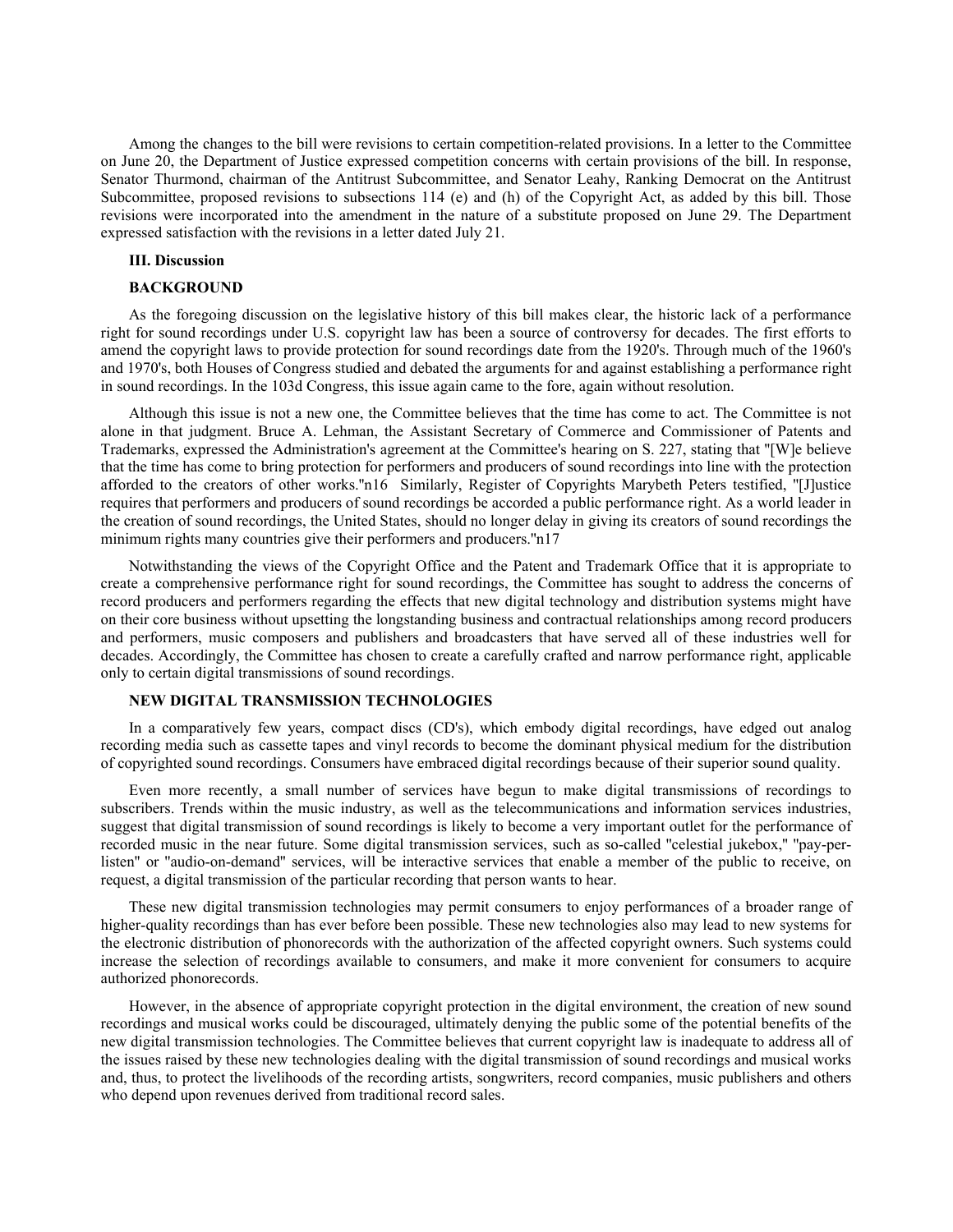In particular, the Committee believes that recording artists and record companies cannot be effectively protected unless copyright law recognizes at least a limited performance right in sound recordings. Thus, S. 227 grants such a performance right, subject to various limitations intended to strike a balance among all of the interests affected thereby.

The Committee anticipates that the relevant technologies will continue to advance. The bill has been carefully drafted to accommodate foreseeable technological changes. However, to the extent that the language of the bill does not precisely anticipate particular technological changes, it is the Committee's intention that both the rights and the exemptions and limitations created by the bill be interpreted in order to achieve their intended purposes.

# **S. 227 RESPONDS TO ISSUES RAISED BY NEW DIGITAL TRANSMISSION TECHNOLOGIES**

An important rationale for enactment of this legislation is to address the potential impact on the prerecorded music industry of digital subscription and interactive services. The Committee, in reviewing the record before it and the goals of this legislation, recognizes that the sale of many sound recordings and the careers of many performers have benefitted considerably from airplay and other promotional activities provided by both noncommercial and advertiser-supported, free over-the-air broadcasting. The Committee also recognizes that the radio industry has grown and prospered with the availability and use of prerecorded music. This legislation should do nothing to change or jeopardize the mutually beneficial economic relationship between the recording and traditional broadcasting industries.

This legislation is a narrowly crafted response to one of the concerns expressed by representatives of the music community, namely that certain types of subscription and interactive audio services might adversely affect sales of sound recordings and erode copyright owners' ability to control and be paid for use of their work. Subscription and interactive audio services can provide multichannel offerings of various music formats in CD-quality recordings, commercial free and 24 hours a day. Jerold Rubinstein, chairman of the Digital Music Express subscription audio service, testified before this Committee that even though he believes that certain digital subscription services effectively promote sales of sound recordings through the adoption of new identification technologies as well as by the exposure afforded to the performers and sound recordings, he also believes that sound recording copyright owners and recording artists deserve compensation for this use. The future holds the promise of pay-per-listen, audio-on-demand, or ''dial-up'' services for a particular recording or artist. The Committee believes that copyright owners of sound recordings should enjoy protection with respect to digital subscription, interactive and certain other such performances. By contrast, free over-the-air broadcasts are available without subscription, do not rely on interactive delivery, and provide a mix of entertainment and non-entertainment programming and other public interest activities to local communities to fulfill a condition of the broadcasters' license. The Committee has considered these factors in concluding not to include free over-the-air broadcast services in this legislation. The Committee, however, does not overlook the fact that other media, such as cable television, also undertake public interest activities, but notes that they provide subscription or interactive services which establish the basis for subjecting them to the requirements of this legislation.

The limited right created by this legislation reflects changed circumstances: the commercial exploitation of new technologies in ways that may change the way prerecorded music is distributed to the consuming public. It is the Committee's intent to provide copyright holders of sound recordings with the ability to control the distribution of their product by digital transmissions, without hampering the arrival of new technologies, and without imposing new and unreasonable burdens on radio and television broadcasters, which often promote, and appear to pose no threat to, the distribution of sound recordings.

# **LIMITATIONS ON THE NEW PERFORMANCE RIGHT**

In deciding to grant a new exclusive right to perform copyrighted sound recordings publicly by means of digital audio transmission, the Committee was mindful of the need to strike a balance among all of the interests affected thereby. That balance is reflected in various limitations on the new performance right that are set forth in the bill's amendments to section 114 of title 17 and described in detail later in this report.

Two of the concerns that motivated certain of the limitations on exclusive rights are deserving of particular mention. First, concern was expressed that granting a performance right in sound recordings would make it economically infeasible for some transmitters to continue certain current uses of sound recordings. This concern is addressed by various limitations on the exclusive right:

S. 227 applies only to digital audio transmissions. Purely analog transmissions are not covered, and neither are digital transmissions of audiovisual works.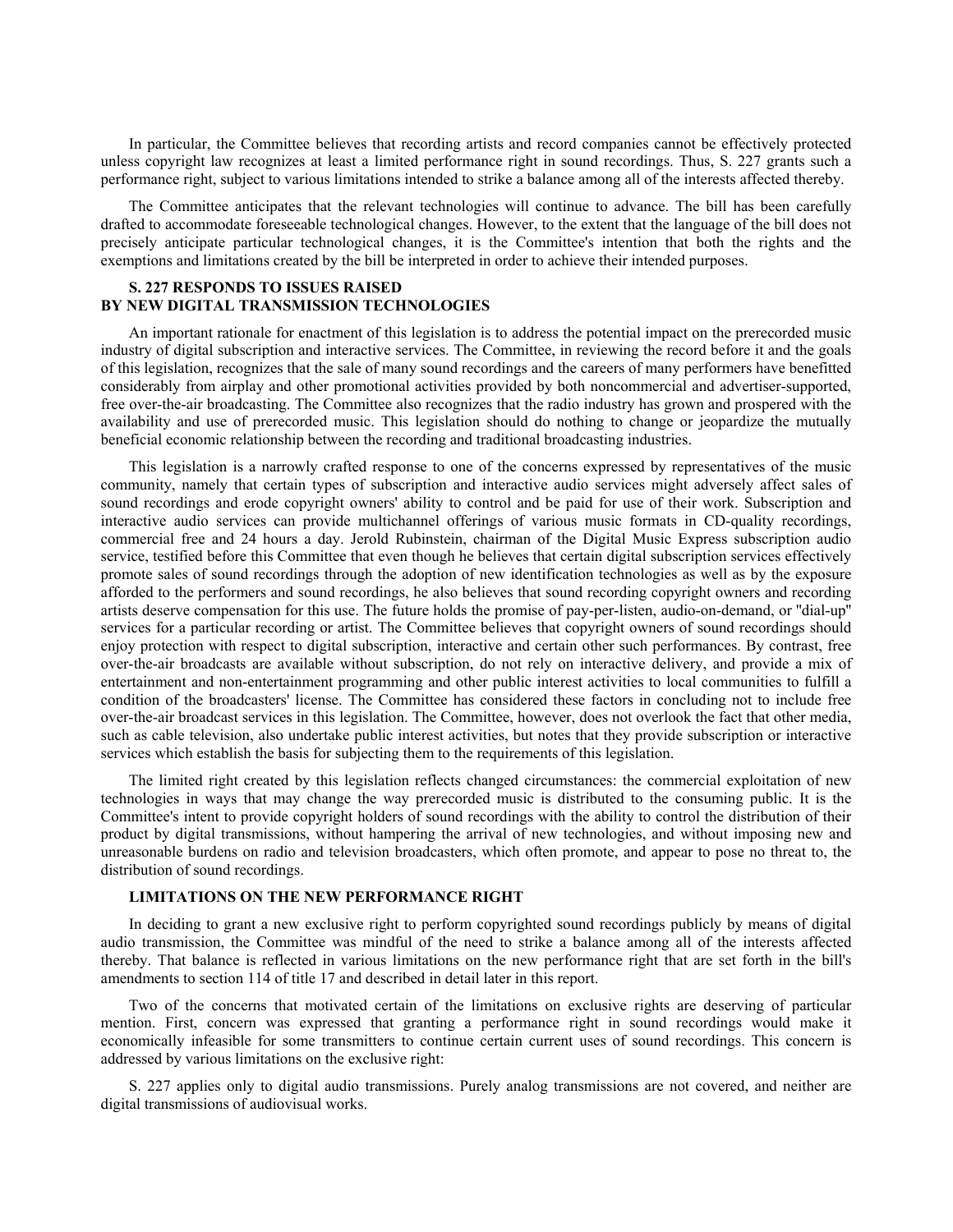S. 227 contains a number of exemptions from the exclusive right that are directed toward specific uses of sound recordings. Probably most important, nonsubscription transmissions (i.e., transmissions not controlled or limited to particular recipients or for which no consideration is required to be paid), such as nonsubscription broadcast transmissions by radio and television stations, are exempted unless they are part of an interactive service.

Nonexempt, noninteractive subscription transmissions are eligible for statutory licensing.

Concern also was expressed that granting sound recording copyright owners an exclusive performance right could limit opportunities for the performance of musical works. That concern is addressed by the limitations described above and also by the provisions of new section  $114(d)(3)$ , which impose certain limitations on the granting of exclusive licenses under the new performance right in order not to hinder the growth of interactive services.

It is important to recognize that these limitations on the new performance right (other than the limitation on exclusive licensing of interactive services contained in new section 114(d)(3)) do not apply to interactive digital transmission services. Of all the new forms of digital transmission services, interactive services are most likely to have a significant impact on traditional record sales, and therefore pose the greatest threat to the livelihoods of those whose income depends upon revenues derived from traditional record sales. The Committee believes that sound recording copyright owners should have the exclusive right to control the performance of their works as part of an interactive service, and so has excluded interactive services from these limitations on the performance right.

The Committee was particularly concerned that this bill could be construed as affecting existing rights of musical work or sound recording copyright owners. The purpose of S. 227 is to recognize a new limited performance right in sound recordings. As set forth in the various savings clauses of new section  $114(d)(4)$ , the Committee has no intention to limit any existing right of a sound recording or musical work copyright owner. Indeed, to the extent, if any, that a limitation on the new right of public performance is inconsistent with the rights of a musical work or sound recording copyright owner under sections 106(1) through 106(5), the copyright owner may fully exercise its exclusive rights under sections  $106(1)$  through  $106(5)$ , and obtain the remedies provided by title 17 pursuant to such rights, notwithstanding any limitations on the new right of public performance. Of course, the limitations on exclusive rights contained in sections 107 through 113, in sections 116 through 120, and in the unamended portions of sections 114 and 115 are likewise unchanged by this bill.

# **MECHANICAL ROYALTIES IN DIGITAL PHONORECORD DELIVERIES**

The Working Group on Intellectual Property Rights of the Information Infrastructure Task Force has preliminarily concluded that ''[i]t is not clear under current law that a transmission can constitute a distribution of copies or phonorecords of a work.''n18 Music copyright owners believe that current law gives them the ability to enforce their reproduction and distribution rights relating to digital transmissions, but recommend that these rights be clarified and confirmed in the digital environment. The Committee expresses no view on current law in this regard, but the Committee is concerned that even a perception of uncertainty raises questions concerning the respective rights and obligations of musical work copyright owners, record companies, and transmission services as to digital transmissions of recorded music.

In connection with efforts to develop a National Information Infrastructure or Global Information Infrastructure, the Committee may be called upon to consider legislation to address this uncertainty as to all types of copyrighted works. However, the Committee believes it appropriate in the context of this bill to address the rights of musical work and sound recording copyright owners as to certain types of digital transmissions described in the bill as ''digital phonorecord deliveries.'' This is the purpose of section 4 of the bill, which is described in detail later in this report.

# **INTERNATIONAL ISSUES**

The Committee is well aware of ongoing discussions and attempts at greater international harmonization of copyright and neighboring rights at the World Intellectual Property Organization (WIPO), in discussions within the G-7, and other forums. This legislation reflects a careful balancing of interests, reflecting the statutory and regulatory requirements imposed on U.S. broadcasters, recording interests, composers, and publishers, and the recognition of the potential impact of new technologies on the recording industry. The purpose and scope of this new right are clearly laid out in the bill and this report. The underlying rationale for creation of this limited right is grounded in the way the market for prerecorded music has developed, and the potential impact on that market posed by subscription and interactive services -- but not by broadcasting and related transmissions.

# **IV. Vote of the Committee**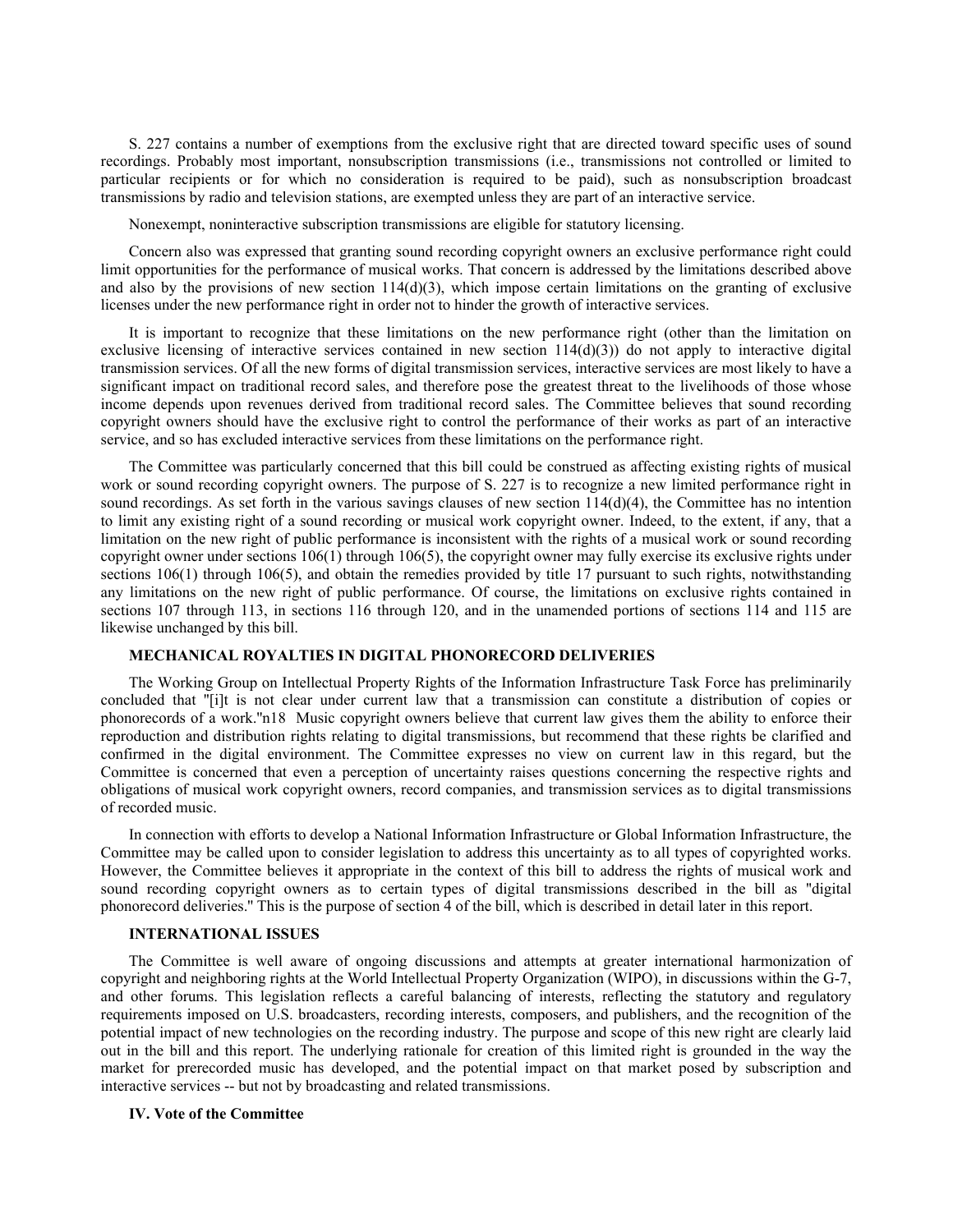On June 29, 1995, with a quorum present, by a voice vote, the Committee on the Judiciary ordered the bill as an amendment in the nature of a substitute favorably reported.

## **V. Section-by-Section Analysis**

#### **SECTION 1. SHORT TITLE**

This section sets forth the title of the Act, the ''Digital Performance Right in Sound Recordings Act of 1995.''

# **SECTION 2. EXCLUSIVE RIGHTS IN COPYRIGHTED WORKS**

This section amends section 106 of title 17 to add a new paragraph (6) to provide an exclusive right to perform a copyrighted sound recording publicly by means of a digital audio transmission.

# **SECTION 3. SCOPE OF EXCLUSIVE RIGHTS IN SOUND RECORDINGS**

This section amends section  $114(a)$  by adding a reference to new section  $106(6)$  in the list of exclusive rights granted to the owner of a copyright in a sound recording.

This section also amends the language of section 114(b) relating to the tangible medium of expression in which sound recordings can be duplicated. Instead of referring only to phonorecords or ''copies of motion pictures and other audiovisual works,'' the new language recognizes that sound recordings can be reproduced in copies of any kind. As multimedia technologies begin to blur the lines between different categories of works capable of being embodied in copies, the Committee deemed it important to confirm that, subject to the specific limitations in section 114(b), sound recordings enjoy the full scope of protection afforded by the reproduction right under section 106(1).

This section also strikes section 114(d) of title 17, an obsolete provision that directed the Register of Copyrights to submit a report on performance rights to Congress on January 3, 1978, and replaces it with new subsections (d) through (i), as described below.

#### **Section 114(d). Limitations on exclusive right**

# **Section 114(d)(1). Exempt transmissions and retransmissions**

Section  $114(d)(1)$  is designed to ensure that the new right provided to owners of copyright in sound recordings with respect to certain digital public performances of those recordings will not affect nonsubscription transmissions (such as radio or television broadcasts), most retransmissions of those transmissions, and certain other transmissions or retransmissions that the Committee believes should not be subject to the new right.

To take advantage of the section  $114(d)(1)$  exemptions, a transmission or retransmission must not be part of an "interactive service" as defined in section  $114(j)(4)$ . The Committee anticipates that this requirement will not present any difficulty for the types of services covered by the section  $114(d)(1)$  exemption. The term "interactive service" is intended to cover only services in which an individual can arrange for the transmission or retransmission of a specific sound recording to that person or another, individually.

Under section  $114(d)(1)$ , a transmission or retransmission will be exempt from the new right under section 106(6) if it falls into at least one of the following categories:

## *Section 114(d)(1)(A) (nonsubscription transmissions)*

Under this provision, any transmission to members of the public that is neither a subscription transmission (as defined in section  $114(j)(8)$ ) nor part of an interactive service is exempt from the new digital performance right. The classic example of such an exempt transmission is a transmission to the general public by a free over-the-air broadcast station, such as a traditional radio or television station, and the Committee intends that such transmissions be exempt regardless of whether they are in a digital or nondigital format, in whole or in part.

# *Section 114(d)(1)(B) (retransmissions of nonsubscription broadcast transmissions)*

In general, this provision exempts all retransmissions of nonsubscription broadcast transmissions, whether the retransmissions are offered on a subscription or a nonsubscription basis. Retransmissions of radio station broadcast transmissions, however, are exempt only if they are not part of an interactive service and fall within certain specified categories, which are discussed in detail below.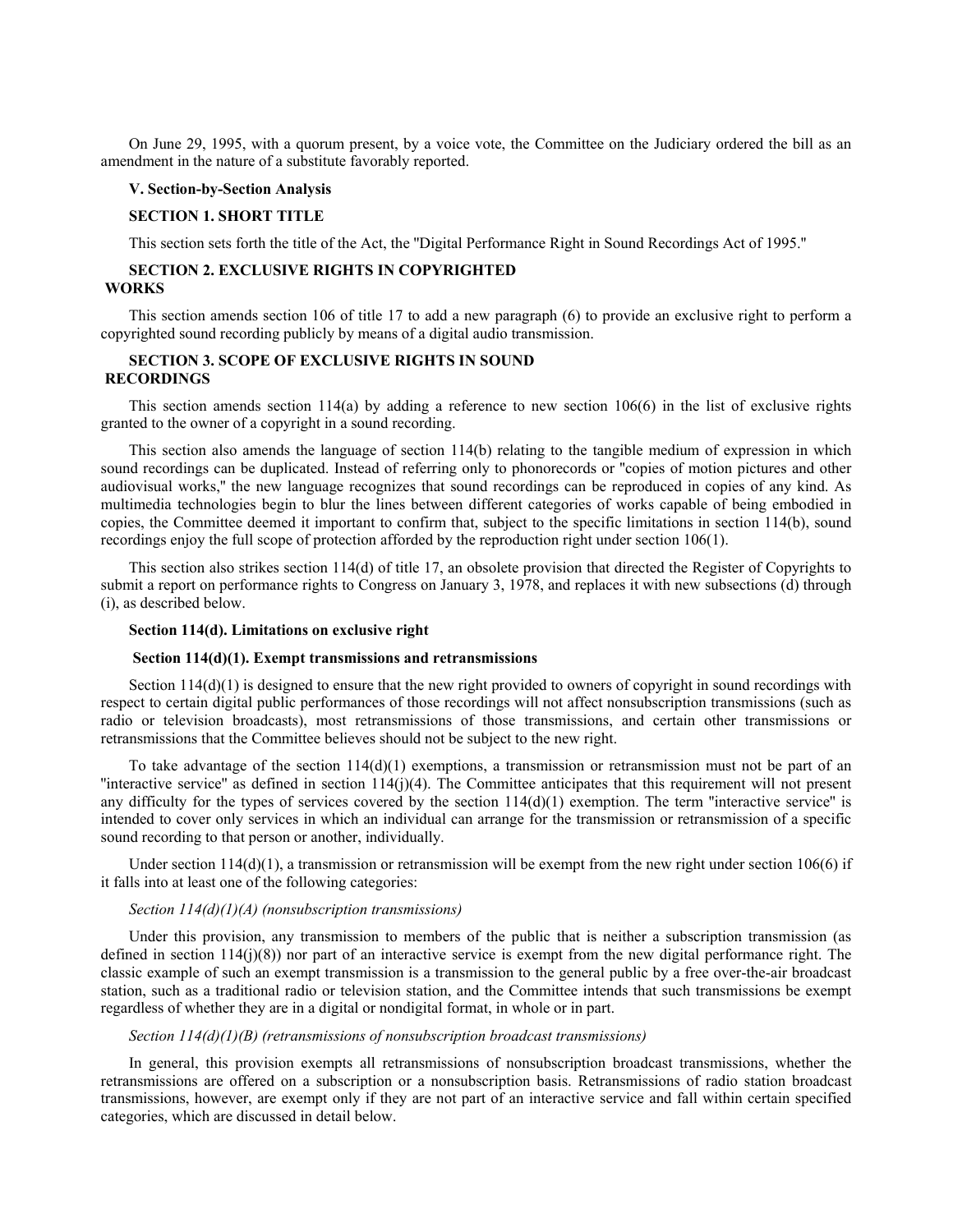The Committee has created the section  $114(d)(1)(B)$  exemption because it is aware that cable systems and other multichannel programming distributors often offer retransmissions of non-subscription broadcast transmissions to their customers. At present, copyright liability for these retransmissions ordinarily is covered pursuant to sections 111 and 119 of the Act. The Committee intends, subject to the limitations discussed below concerning retransmissions of radio broadcasts, that all noninteractive retransmissions of noninteractive nonsubscription broadcast transmissions be exempt from the new digital sound recording performance right. These retransmissions will be exempt even if the cable system (or other retransmission service) limits the delivery of the retransmission to its customers and charges a fee to receive the retransmission. In other words, retransmissions of broadcast stations' signals will be exempt even if the retransmissions are themselves ''subscription'' retransmissions under the Act. A cable system's delivery of a retransmitted radio broadcast signal within 150 miles of the transmitter, for example, will be exempt under section  $114(d)(1)(B)(i)$ , even if the cable system charges a monthly fee to subscribers to receive the signal.

Retransmissions of the broadcast transmissions of radio stations are exempt pursuant to section  $114(d)(1)(B)$  only if they fall within one of the categories listed in paragraphs  $114(d)(1)$  (B)(i) through (B)(iv).

## *Section 114(d)(1)(B)(i) (retransmission of radio signals within 150-mile radius of transmitter)*

Under this provision, retransmissions of a radio station within a 150-mile radius of the site of that station's transmitter are exempt, whether retransmitted on a subscription or a nonsubscription basis, provided that they are not part of an interactive service.

This provision does not, however, exempt the willful or repeated retransmission of a radio station's broadcast transmission more than a 150-mile radius from the radio station's transmitter. The Committee recognizes that the 150 mile limit could serve as a dangerous trap for the uninitiated or inattentive. To ensure against that possibility, section  $114(d)(1)(B)(i)$  provides that a re-transmission beyond the 150-mile radius will fall outside the exemption only if the retransmission is willful or repeated. The Committee intends the phrase ''willful or repeated'' to be understood in the same way that phrase was used in section 111 of the Act, as explained in the House Report on the 1976 Act, H. Rept. 1476, 94th Cong., 2d sess. 93 (1976).

Pursuant to section  $114(d)(1)(B)(i)(I)$ , the 150-mile limitation does not apply when a nonsubscription broadcast transmission by an FCC-licensed station is retransmitted on a nonsubscription basis by an FCC-licensed terrestrial broadcast station, terrestrial translator, or terrestrial repeater. In other words, a radio station's broadcast transmission may be retransmitted by another FCC-licensed broadcast station (or translator or repeater) on a nonsubscription basis without regard to the 150-mile restriction.

Under section  $114(d)(1)(B)(i)(II)$ , when a retransmission covered by section  $114(d)(1)(B)(i)(I)$  is itself retransmitted on a subscription basis, the 150-mile radius is measured from the transmitter site of the broadcast retransmitter (whether a station, translator, or repeater). This means that a cable system (or other subscription retransmitter) can, without incurring liability under section 106(6), retransmit a broadcast retransmission within 150 miles of the transmitter site of the station, translator, or repeater that is making the retransmission.

Section 106(6) is not intended to apply to the transmission of a local radio station's programming free of charge to local or long-distance callers who are put ''on hold'' during a telephone call with a business, nor is the bill intended to change current law as it applies to such performances of copyrighted musical works under section 106(4).

#### *Section 114(d)(1)(B)(ii) (all-band retransmissions of radio transmissions received over the air)*

This provision is intended to permit retransmitters (such as cable systems) to offer retransmissions to their local subscribers of all radio stations that the retransmitter is able to pick up using an over-the-air antenna. (These are sometimes called ''all-band'' retransmissions.) There are three requirements for this exemption: (1) the retransmitter (such as a cable system) must obtain the radio broadcast transmission over the air; (2) the broadcast transmission must not be electronically processed by the retransmitter as separate and discrete signals (as that term is used in *37 CFR 201.17(b)(4)*); and (3) the transmissions must be retransmitted only within the local communities served by the retransmitter. Since some radio station broadcast transmissions can be picked up over the air beyond 150 miles, this provision is intended to ensure that the 150-mile limitation in section  $114(d)(1)(B)(i)$  will not create unintended liability for all-band retransmissions.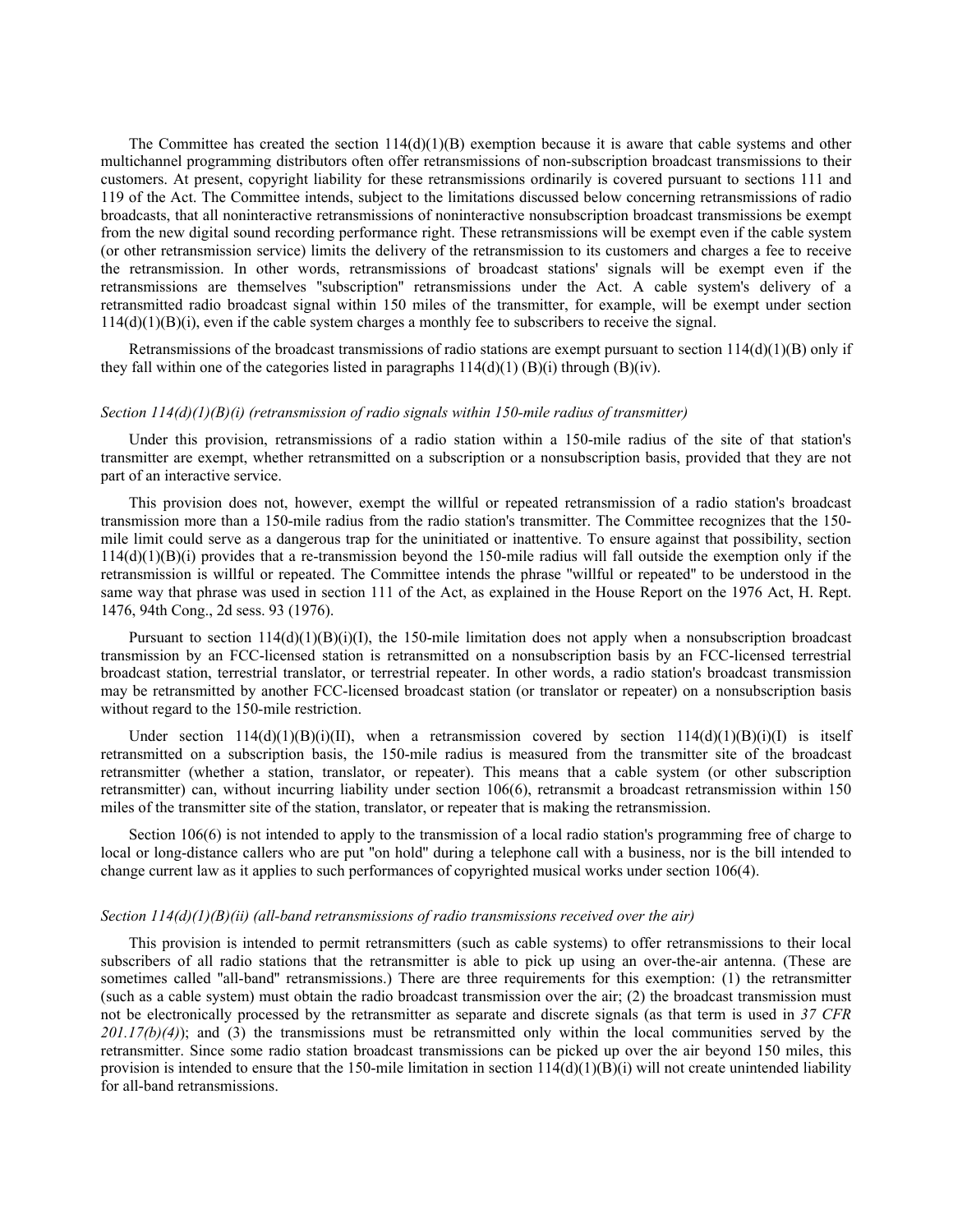## *Section 114(d)(1)(B)(iii) (grandfathering)*

This provision exempts certain other retransmissions of radio broadcast transmissions, again without regard to the 150-mile limit in section  $114(d)(1)(B)(i)$ . The requirements for this exemption are as follows: (1) the radio station's transmission was being retransmitted by a satellite carrier on January 1, 1995 (as, for example, Chicago radio station WFMT); (2) that retransmission was being retransmitted by cable systems (as defined in section  $111(f)$  of the Act) as a separate and discrete signal; (3) the satellite carrier receives the radio station's transmission in analog form; and (4) the broadcast transmission being retransmitted embodies the programming of no more than one radio station (i.e., the station must not be multiplexed).

### *Section 114(d)(1)(B)(iv) (nonsubscription broadcast retransmissions of public radio station broadcast transmissions)*

The Committee recognizes that noncommercial educational radio stations rely on a variety of types of broadcast retransmissions to deliver their programming to the public. This provision establishes an exemption for such retransmissions. Specifically, this provision exempts both simultaneous and nonsimultaneous retransmissions of broadcast transmissions originally made by federally funded noncommercial educational radio stations, provided that the retransmissions are carried out through nonsubscription terrestrial broadcasts. To qualify, the noncommercial educational radio station's broadcasts must consist of news, informational, cultural, public affairs, or other ''educational and cultural" programming to the public. The 150-mile limitation of section  $114(d)(1)(B)(i)$  does not apply to retransmissions that qualify for this exemption.

Many noncommercial educational stations also use intermediate nonbroadcast transmission links to broadcast their programming to the public, and those nonbroadcast transmissions or retransmissions may be exempt under other provisions of the bill.

# *Section 114(d)(1)(C) (other exempt transmissions and retransmissions)*

This provision exempts certain other categories of transmissions, without regard to whether they are subscription transmissions or nonsubscription transmissions. The categories exempted under this provision are as follows.

### *Section 114(d)(1)(C)(i) (incidental transmissions and retransmissions)*

In the course of arranging for the delivery of an exempt transmission or retransmission, many incidental transmissions or retransmissions may take place. For example, a radio or television station may receive a satellite feed from a network or from another station that provides programming to the station; a station or network may receive a ''backhaul'' transmission from a sports or news event at a remote location; or a station may deliver a clean feed of its broadcast transmission to a cable system to ensure that the cable system's retransmission will be of the highest technical quality. Among other things, section  $114(d)(1)(C)(i)$  exempts transmissions of a broadcast station that both broadcasts its signal to the public and, either immediately or through intermediate terrestrial links, transmits or retransmits that signal by satellite to other broadcast stations for their simultaneous or subsequent broadcast to the public. The Committee intends that all such incidental transmissions or retransmissions be exempt from the new digital performance right under section 106(6) regardless of whether they are made on a subscription or a nonsubscription basis, and regardless of whether some or all portions of a transmission or retransmission are in a digital format. Thus, section  $114(d)(1)(C)(i)$  also exempts an incidental transmission, as described above, by a subscription digital transmission service to a cable system to the extent that the cable system is engaging in an exempt retransmission of that transmission to a business establishment pursuant to section  $114(d)(1)(C)(iv)$ . The Committee does not intend, however, for any subscription transmission or retransmission intended for reception directly by members of the public to fall within the category of exempt incidental transmissions. To qualify for this ''incidental'' exemption, transmissions and retransmissions must be made for the purpose of facilitating an exempt transmission or retransmission. Thus, a retransmission that is available for general reception by the public (for example, through the Internet), which is not being used to facilitate an exempt transmission or retransmission, would not qualify as an ''incidental'' retransmission under this section.

*Section 114(d)(1)(C)(ii) (transmissions and retransmissions by businesses on and around their premises)*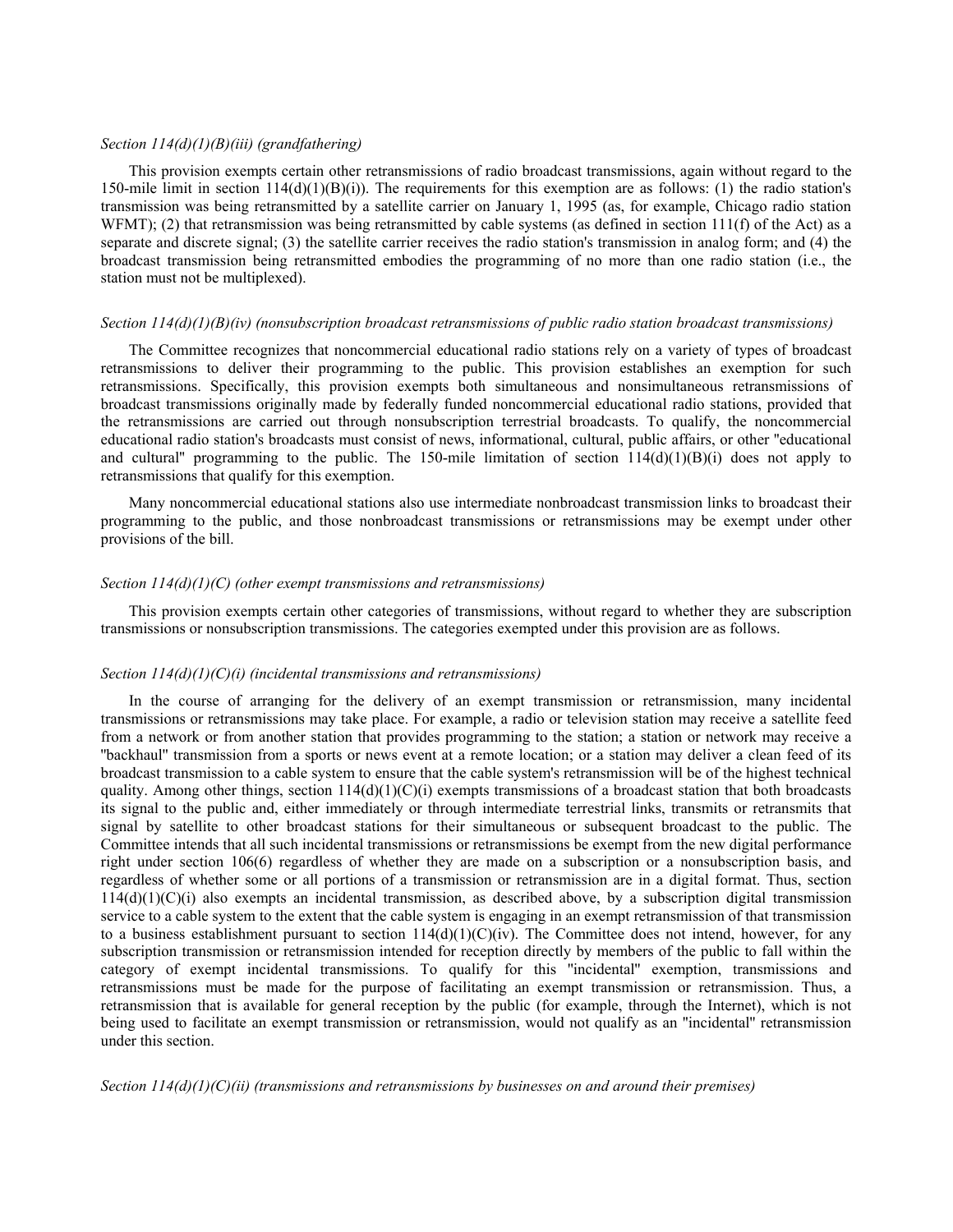Businesses often utilize transmissions or retransmissions on or around their premises that include prerecorded musical works. This activity is sometimes called ''storecasting.'' The Committee is aware that there has been extensive litigation over the scope of section 110(5) of the Act relating to the particular circumstances under which businesses are liable to the copyright owners of musical works when they utilize transmissions containing such works on and around their premises. To leave absolutely no doubt that the new section 106(6) right is not intended to create any comparable right in the owners of copyright in sound recordings regarding "storecasts," section  $114(d)(1)(C)(ii)$  specifically provides that the new right does not reach transmissions or retransmissions on or around business premises. In particular, section  $114(d)(1)(C)(ii)$  would permit a business to engage in transmissions (or retransmissions of any transmission) on its premises or the immediately surrounding vicinity without incurring liability to the copyright owners of sound recordings under section 106(6). This provision is not intended to change the rights of copyright owners of musical works regarding transmissions or retransmissions under existing law.

# *Section 114(d)(1)(C)(iii) (authorized retransmissions of licensed transmissions)*

To simplify licensing practices, section  $114(d)(1)(C)(iii)$  provides a "through to the listener" exemption intended to permit retransmitters, including cable systems, direct broadcast satellite (DBS) service providers and other multichannel video programming distributors (MVPD's) (as defined in the 1934 Communications Act, as amended), simultaneously to retransmit to the listener noninteractive music programming provided by a licensed source. To qualify for this exemption, the retransmission must be simultaneous with the transmission and authorized by the transmitter; and the original transmission must be licensed by the copyright owner of the sound recording. For purposes of this exemption, retransmissions are deemed to be ''simultaneous'' even if there is some momentary time delay resulting from the technology used for transmission or retransmission.

Thus, section  $114(d)(1)(C)(iii)$  exempts retransmissions from liability for copyright infringement where a noninteractive music programmer transmitter has obtained a public performance copyright license from the copyright owner of the sound recording, and the retransmitter has not obtained such a license but is authorized by the music programmer transmitter to retransmit the sound recording. Retransmissions of this type are exempt under the provisions of this Act, as the sound recordings retransmitted are covered by the licenses that the music programmer transmitter obtains from the sound recording copyright owners.

### *Section 114(d)(1)(C)(iv) (certain transmissions or retransmissions to business establishments)*

This provision exempts from liability under new section 106(6) certain noninteractive transmissions and retransmissions made to business establishments for use in the ordinary course of their business, such as for background music played in offices, retail stores or restaurants.

To qualify, the transmission or retransmission must meet all of the following conditions: (a) the transmission or retransmission must be to a business establishment; (b) the transmission must be for use by the business establishment in the ordinary course of its business; (c) the business establishment must not retransmit the transmission outside its premises or the immediately surrounding vicinity; and (d) the transmission must not exceed the sound recording performance complement, as defined in section 114(j).

If a business establishment retransmits the transmission in a manner not otherwise exempted under subparagraph (C)(ii), without the authority or prior knowledge of or any inducement by any entity that transmitted the service to the business establishment, then only the retransmission by the business establishment is not exempt pursuant to subparagraph  $(C)(iv)$ . Under such circumstances, the nonexempt status of such a retransmission would not affect the exempt status of the transmission to that business establishment. If the same subscription transmission service programming is being transmitted to both business establishments and nonbusiness consumers, then only the transmission of that service to the business establishments would qualify for an exemption pursuant to subparagraph (C)(iv). As the bill makes clear, nothing in this exemption is intended to limit the breadth of the general exemption in section  $114(d)(1)(C)(ii)$  for transmissions or retransmissions by business establishments on their premises, or any of the other exemptions in this section 114(d)(1).

Section 106(6) is not intended to apply to the transmission of a commercial background music service free of charge to local or long distance callers who are put ''on hold'' during a telephone call with a business, nor is the bill intended to change current law as it applies to such performances of copyrighted musical works under section 106(4).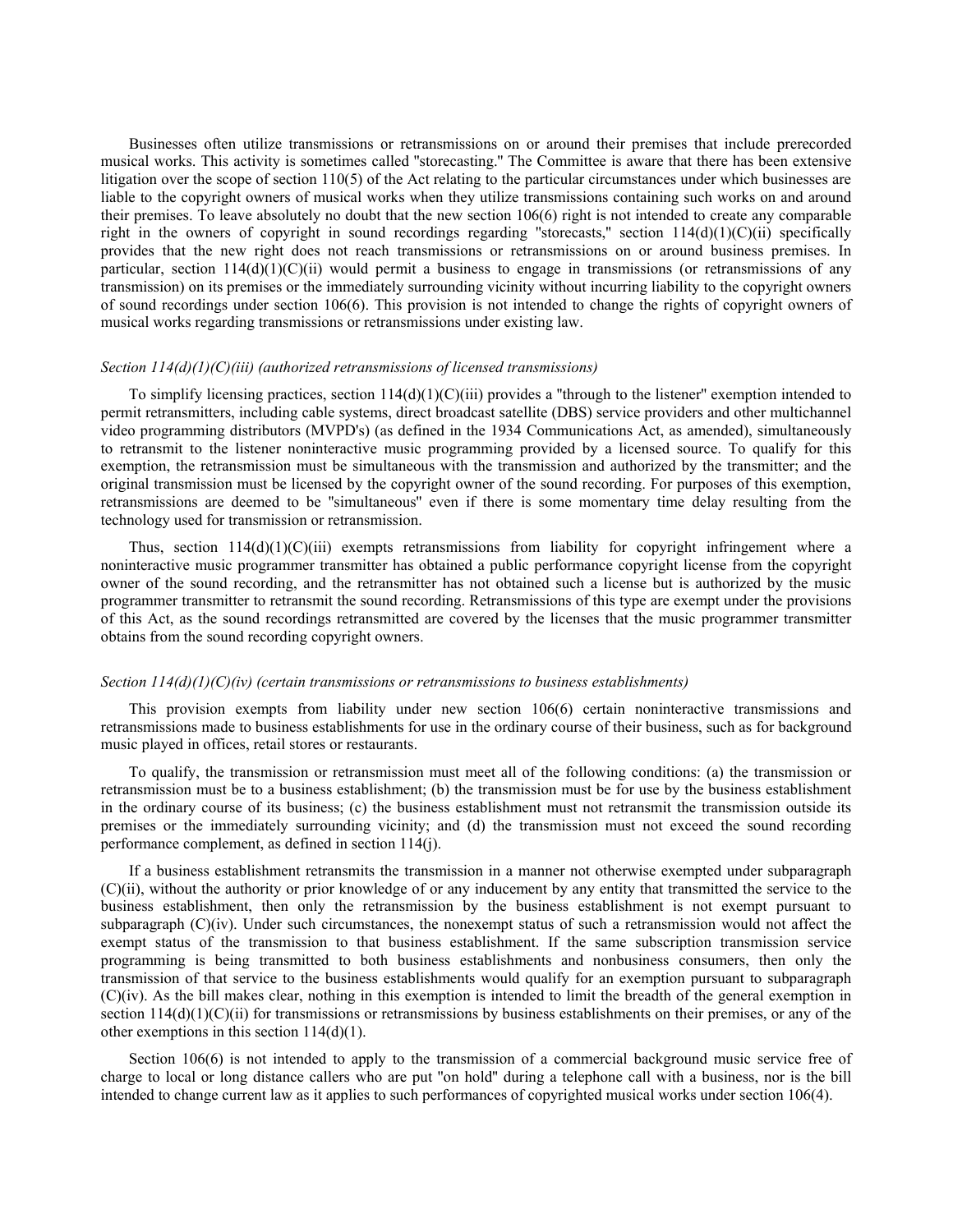# *Section 114(d)(2). Subscription transmissions*

Subsection (d)(2) provides that certain subscription transmissions may be subject to statutory licensing if the transmissions conform to the criteria set forth in that section. ''Subscription transmissions'' are defined in subsection (j)(8) as transmissions limited to particular recipients for which consideration is required to be paid. Transmitters of noninteractive subscription transmissions that are not otherwise exempt under subsection  $(d)(1)$  may be eligible for a statutory license under subsection (f). A ''statutory license'' guarantees that every noninteractive subscription transmission service will receive a license to perform the sound recording by means of a digital transmission, provided that the transmission service pays the royalty and complies with the terms prescribed in accordance with subsection (f). The rates and terms will be set by industry or individual negotiation, or if necessary, by a copyright arbitration royalty panel convened pursuant to chapter 8 of the Copyright Act.

In order to qualify for a statutory license, a performance of a sound recording by digital audio transmission must meet five conditions, enumerated in subparagraphs (A) through (E):

First, as already noted, the transmission cannot be part of an "interactive service", as defined in subsection (j)(4). Interactive services, which allow listeners to receive sound recordings ''on-demand'', pose the greatest threat to traditional record sales, as to which sound recording copyright owners currently enjoy full exclusive rights. Thus, in order to provide a comparable ability to control distribution of their works, copyright owners of sound recordings must have the right to negotiate the terms of licenses granted to interactive services.

Second, subparagraph (B) requires that transmissions subject to the statutory license cannot exceed the sound recording performance complement defined in subsection  $(j)(7)$ . The complement, more fully described below, contains limits on the number of selections a subscription transmission service can play from any one phonorecord or boxed set, or by the same featured recording artist pursuant to the statutory license. For purposes of this subparagraph, each channel of a multichannel service is a separate ''transmission.''

Third, subparagraph (C) states that the transmitting entity may not avail itself of the statutory license if it publishes an advance program schedule or makes prior announcements of the titles of specific sound recordings or phonorecords to be transmitted. This provision addresses the situation in which an entity informs its subscribers in advance as to when particular sound recordings will be performed. A preannouncement that does not use the title of the upcoming selection would still come within this limitation so long as it sufficiently identifies the selection through other information, such as the artist's name and the song's well-known current chart position. The limitation is not intended, however, to prevent a transmitting entity from advertising the names of illustrative sound recordings or phonorecords that may, at some time, be performed by that entity under the statutory license.

Fourth, the transmitting entity cannot automatically and intentionally cause the receiver's equipment to switch from one channel to another. This limitation does not apply to transmissions made to a business establishment. This subparagraph is intended to remedy the situation in which a service licensed under the statutory license might intentionally attempt to evade the sound recording performance complement by switching a nonbusiness subscriber's receiver from one channel to another.

Finally, subparagraph (E) imposes as a condition of statutory licensing the obligation of a subscription entity to carry within its transmitted signal certain specified types of information, if that information has been encoded in the sound recording under the authority of the copyright owner of that sound recording. This provision does not obligate the copyright owner of the sound recording to encode such copyright management information in the work, nor does it limit the copyright owner's ability to select the types of information (e.g., artist, title) to be encoded. In addition, it is not intended to require a transmitting entity to generate or encode such information in its transmission if the information is not encoded in the sound recording. Moreover, the transmitting entity is not required to transmit information that may be encoded in the sound recording other than the information specified in this subparagraph and ''related information'' (i.e., information that is specifically related to the identification of the works being performed and upon which payments are to be made by the transmitting entity under this bill). Subparagraph (E) also makes clear that nothing in this section affects the provisions of section 1002(e).

### *Section 114(d)(3). Licenses for transmissions by interactive services*

This provision places limits on the sound recording copyright owner's exclusive right to license interactive services. (No limitations are imposed where the sound recording copyright owner licenses an interactive service on a nonexclusive basis.) As described below, an ''interactive service'' includes on-line or other services that offer ''pay-per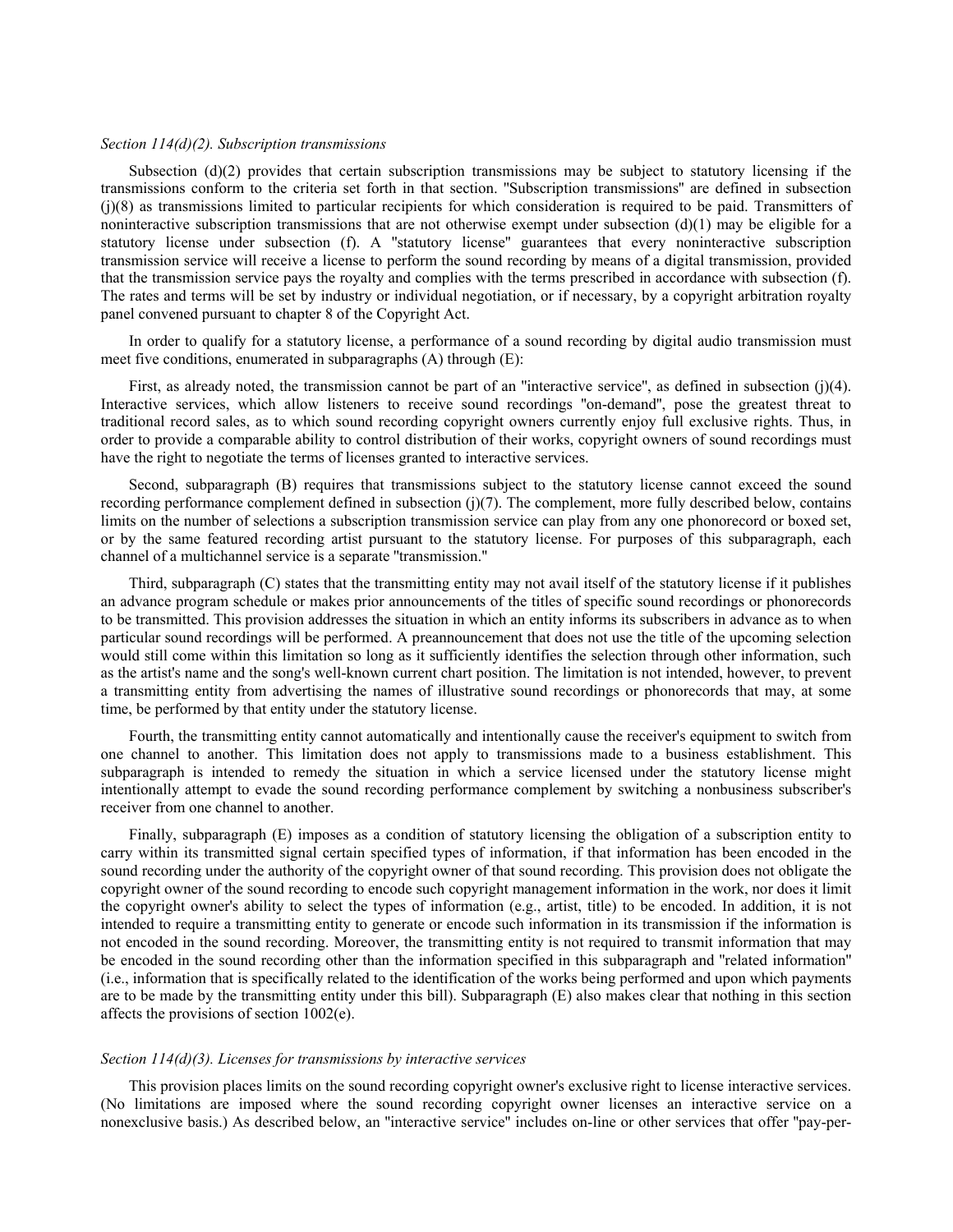listen," "audio-on-demand," or "celestial jukebox" features, regardless of whether there is a charge to receive the service. The Committee is aware of concerns that the copyright owners of sound recordings might become ''gatekeepers'' and limit opportunities for public performances of the musical works embodied in the sound recordings. The Committee believes that the limits set forth in subsection (d)(3) appropriately resolve any such concerns.

Paragraph (3)(A) provides that the duration of an exclusive license granted to an interactive service for the public performance of a sound recording by means of digital audio transmission cannot exceed 12 months. In the case of a copyright owner that holds fewer than 1,000 copyrights in sound recordings, an exclusive license to an interactive service can last up to 24 months. In either case, after the license expires, that interactive service cannot receive another exclusive license for the same sound recording for a period of 13 months.

The sound recording copyright owner is not subject to these limitations in certain circumstances, as enumerated in paragraph  $(3)(B)$ . Subparagraph  $(B)(i)$  provides that the limitations do not apply where the licensor has granted performance licenses to at least 5 different interactive services. Each license must be for a significant portion of that segment of the licensor's catalog of sound recordings that has been licensed to interactive services -- specifically, at least 10 percent of the sound recordings that have been licensed to interactive services, but in no event less than 50 sound recordings. For example, a record company would not be subject to the limitations in paragraph (3)(A) if it has granted performance licenses for a total of 10,000 sound recordings to five different interactive services, and each service received a performance license for at least 1,000 sound recordings.

Subparagraph (B)(ii) provides that the limits on licenses to interactive services also do not apply where the performance license is granted for promotional purposes. The sole purpose of the license must be to promote the distribution or performance of the sound recording, and the license can only permit a public performance of up to 45 seconds. A qualifying public performance is merely exempted from the limitation on licensing found in paragraph (3)(A); subparagraph (B)(ii) does not provide an exemption from infringement liability for a transmission otherwise subject to liability.

Section  $114(d)(3)(C)$  provides that, whether or not the owner of copyright in a sound recording has granted an exclusive or nonexclusive license to an interactive service, the service must nevertheless obtain a license from a performing rights society or from the copyright owner of the musical work contained in the sound recording. This provision does not affect any existing limitation under sections 107-113, sections 116-120, or the unamended portions of sections 114 and 115.

To simplify licensing practices, a ''through to the listener'' exemption is provided in paragraph (3)(D) for those entities that retransmit digital audio transmissions from an interactive service. These retransmissions must be of transmissions by an interactive service licensed to publicly perform the sound recording; the retransmission must be authorized by the interactive service; the retransmission must be simultaneous with the transmission; and it must be limited to the customer intended by the interactive service to receive the transmission.

The definition of "licensor" in subparagraph  $(3)(E)(i)$  makes clear that this term includes certain affiliates of the copyright owner in sound recordings that own sound recording copyrights -- namely, affiliates under a material degree of common ownership, management or control. Thus, the number of sound recording copyrights held by such affiliates of a record company must be included in a calculation to determine whether that company has fewer than 1,000 sound recordings for the purpose of paragraph  $(3)(A)$ , and to determine whether the record company has licensed a sufficient number of sound recordings to satisfy the requirements found in paragraph  $(3)(B)(i)$  regarding the inapplicability of the exclusive licensing limitations.

# *Section 114(d)(4). Rights not otherwise limited*

Under existing principles of copyright law, the transmission or other communication to the public of a musical work constitutes a public performance of that musical work. In addition, the digital transmission of a sound recording that results in the reproduction by or for the transmission recipient of a phonorecord of that sound recording implicates the exclusive rights to reproduce and distribute the sound recording and the musical work embodied therein. New technological uses of copyrighted sound recordings are arising which require an affirmation of existing copyright principles and application of those principles to the digital transmission of sound recordings, to encourage the creation of and protect rights in those sound recordings and the musical works they contain.

This subsection makes clear, in paragraph (4)(A), the Committee's intent that except as explicitly provided in section 114, nothing in that section limits the exclusive right to perform a sound recording publicly by means of a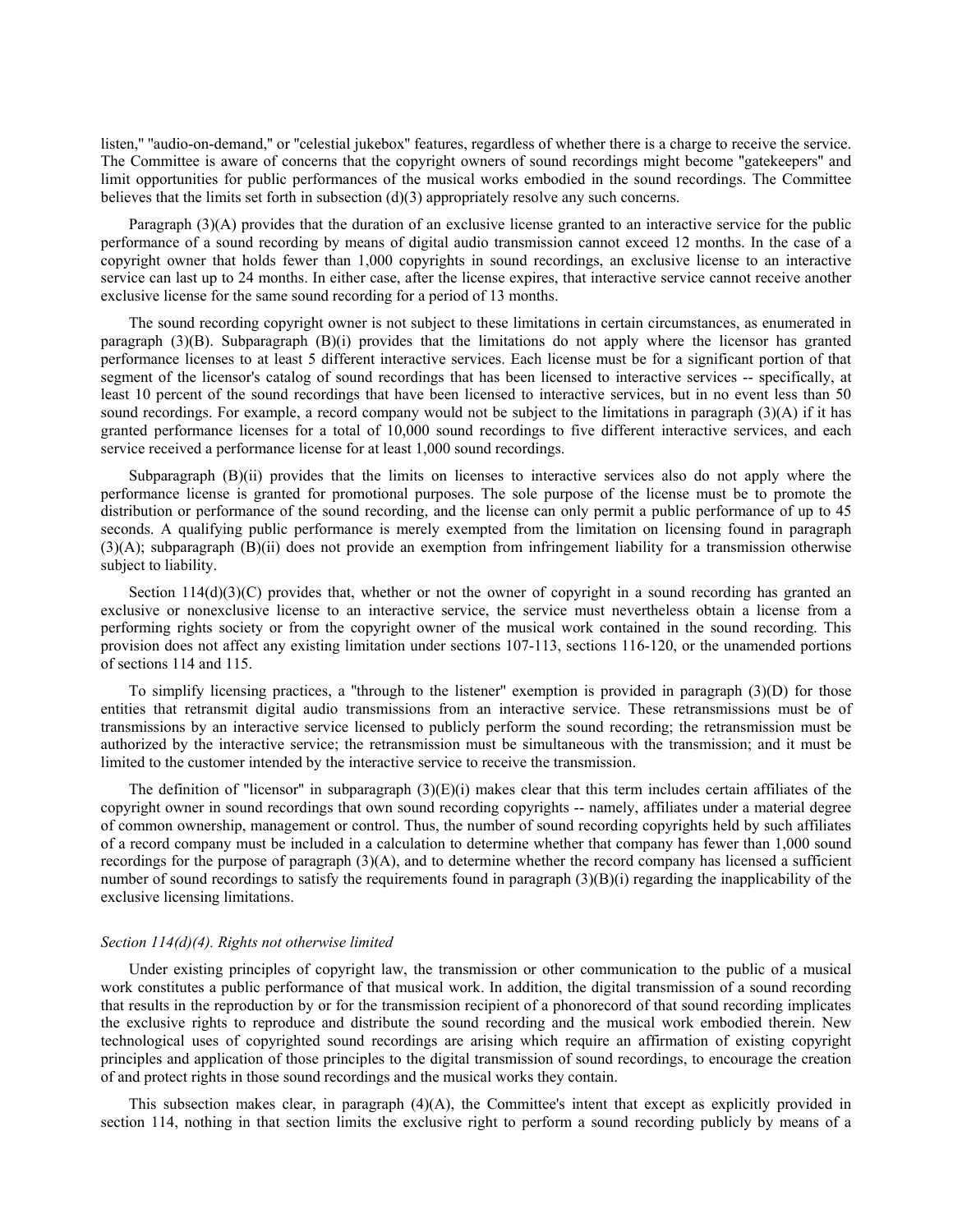digital audio transmission. Paragraph (4)(B) also makes clear that section 114 does not in any way limit the exclusive right to publicly perform a musical work under section 106(4); the exclusive rights in sound recordings and musical works under sections 106(1) and 106(3); and any other rights and remedies available under title 17. Similarly, the bill does not affect any existing limitation under sections 107-113, sections 116-120, or the unamended portions of sections 114 and 115.

Paragraph (4)(C) ensures that where an activity implicates a sound recording copyright owner's rights under both section 106(6) and some other clause of section 106, the limitations contained in section 114 shall not be construed to limit or impair in any way any other rights the copyright owner may have, or any other exemptions to which users may be entitled, with respect to the particular activity. For example, where a digital audio transmission is a digital phonorecord delivery as well as a public performance of a sound recording, the fact that the public performance may be exempt from liability under section  $114(d)(1)$  or subject to statutory licensing under section  $114(f)$  does not in any way limit or impair the sound recording copyright owner's rights and remedies under section 106(3) against the transmitter for the distribution of a phonorecord of the sound recording. As another example, where an interactive digital audio transmission constitutes a distribution of a phonorecord as well as a public performance of a sound recording, the fact that the transmitting entity has obtained a license to perform the sound recording does not in any way limit or affect the entity's obligation to obtain a license to distribute phonorecords of the sound recording. Similarly, the bill does not affect any existing limitation under sections 107-113, sections 116-120, or the unamended portions of sections 114 and 115.

### *Section 114(e). Authority for negotiations*

This subsection clarifies the applicability of the antitrust laws to the use of common agents in negotiations and agreements relating to statutory licenses and other licenses.

Under subsection (e)(1), copyright owners of sound recordings and operators of digital services (which perform sound recordings affected by section 114) may collectively negotiate statutory licenses for the performance of sound recordings ''notwithstanding any provision of the antitrust laws.'' This exemption from the antitrust laws extends to negotiations and agreements on royalty rates and license terms and conditions, the proportionate division of the royalties among copyright owners, and the designation of common agents on a nonexclusive basis to negotiate, agree to, pay, or receive royalty payments.

Subsection (e)(1) closely follows the language of existing antitrust exemptions in copyright law relating to the negotiation of statutory licenses, including *17 U.S.C. 116*(b)(1) (jukebox licenses) and *17 U.S.C. 118*(b) (noncommercial broadcasting). Like those provisions, subsection  $(e)(1)$  is important to help effectuate the related statutory license provision. But unlike those provisions, subsection  $(e)(1)$  provides that use of a common agent must be nonexclusive.

The requirement of nonexclusivity is intended to preserve the possibility of direct licensing negotiations between individual copyright owners and operators of digital services, rather than merely between their common agents. For example, nonexclusivity should help prevent copyright owners from using a common agent to demand supracompetitive rates, because such demands might be avoided by direct negotiations with individual copyright owners. In such negotiations an individual copyright owner would exercise independent judgment on whether to contract on particular terms.

A more limited exemption to the antitrust laws is created by subsection  $(e)(2)$ , relating to licenses granted under section 106(6), other than statutory licenses, such as performances by interactive services or performances that exceed the sound recording performance complement. Under subsection  $(e)(2)(A)$ , copyright owners may designate common agents to "grant licenses and receive and remit royalty payments," while under subsection  $(e)(2)(B)$ , operators of digital services may designate common agents to ''obtain licenses and collect and pay royalty fees,'' without violating the antitrust laws. Importantly, however, subsection  $(e)(2)$  does not permit either copyright owners or operators to jointly establish royalty rates or competitively important license terms and conditions.

The antitrust protections provided for common agents in subsection  $(e)(2)$  are important to facilitate the licensing of digital sound recording performances (other than through statutory licenses) by reducing transaction costs. While this use of common agents might be found lawful under existing law, the statutory exemption in subsection (e)(2) will ensure that the formation of beneficial and procompetitive arrangements to facilitate licensing of performances will not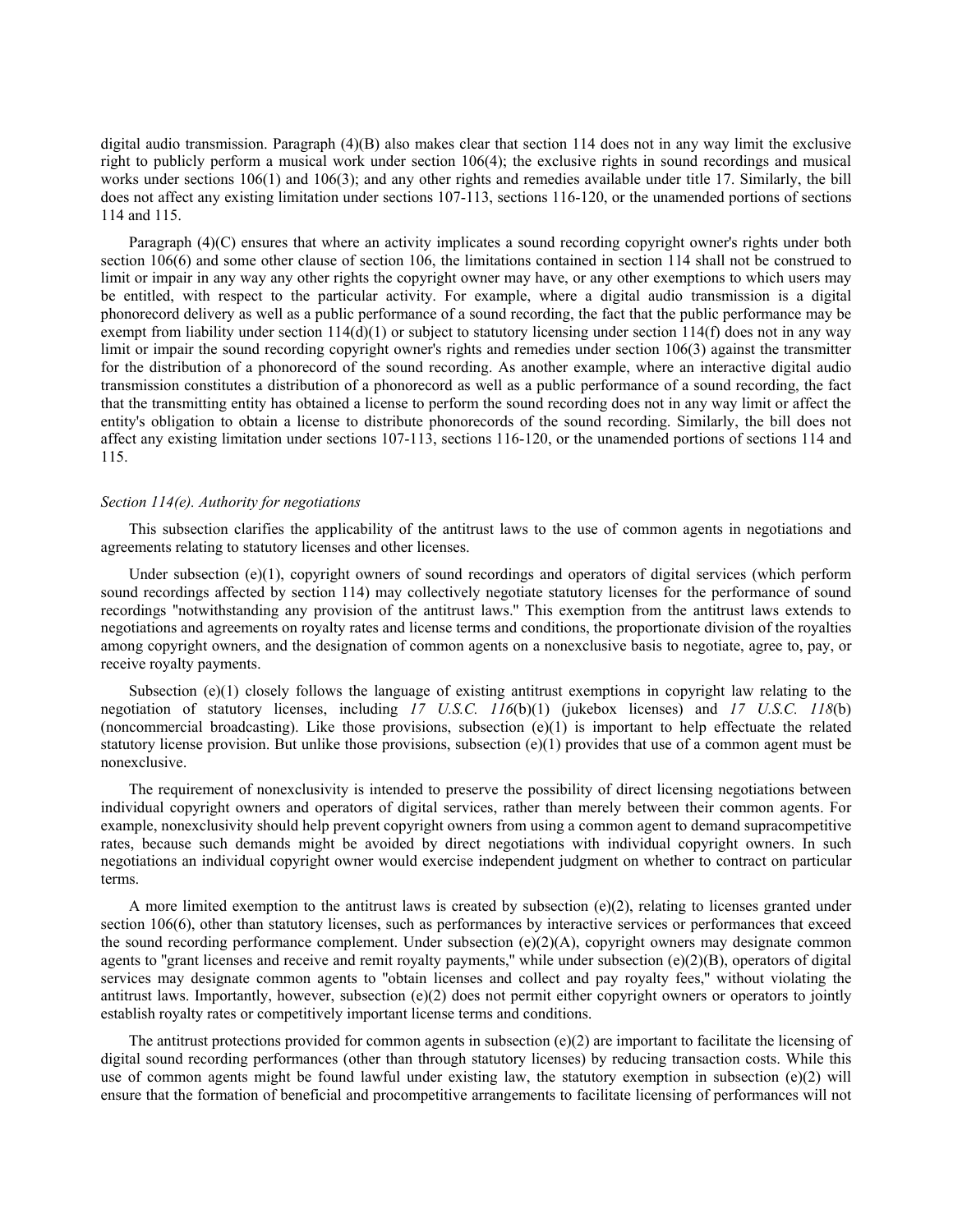be deterred by concerns over the possible application of the antitrust laws. This is particularly important given that other provisions in the copyright law contain antitrust exemptions.

The exemption in subsection  $(e)(2)$  is narrowly tailored to make clear that it would be permissible to use common agents, such as a clearinghouse, to handle the logistics of licensing, payment of royalties, and transmitting royalties to copyright owners. Establishment of royalty rates and material license terms and conditions do not receive any antitrust protection, however, so any common agents or clearinghouse must conform to the antitrust laws in these areas. To comply with this limitation, the common agent or clearinghouse could either relay information about rates and terms to and from the copyright owners and the operators of digital services, or simply put interested operators in touch with the appropriate copyright owners for direct negotiations.

# *Section 114(f). Licenses for nonexempt subscription transmissions*

This provision requires the Librarian of Congress to cause notice to be published of voluntary negotiation proceedings. The purpose of these proceedings is to determine reasonable terms and royalty rates for transmissions that qualify for statutory licensing under section  $114(d)(2)$ . The subsection also contains other provisions concerning such proceedings.

The first such voluntary negotiation proceeding is to commence within 30 days after the enactment of this Act upon publication by the Librarian of Congress of a notice in the Federal Register. The purpose of that proceeding shall be to determine reasonable terms and royalty rates for public performances of sound recordings by means of nonexempt subscription transmissions that qualify, under section  $114(d)(2)$ , for a statutory license. The statutory license provided by this subsection covers only the performance of sound recordings under section 106(6), and not the reproduction or distribution of sound recordings under sections 106(1) or 106(3).

The terms and rates established will cover qualified transmissions made between the effective date of this Act and December 31, 2000. Paragraph (1) requires that terms and rates should be established separately for each different type of digital audio transmission service then in operation, but does not require or suggest that the terms and rates established must be different.

The voluntary negotiation proceeding may result in license agreements voluntarily negotiated among individual sound recording copyright owners and individual entities that perform or authorize the performance of sound recordings by means of digital transmissions. It is the Committee's intention that negotiations leading to any such agreements be covered by section 114(e) and that any such agreements shall be given effect in lieu of any determination by a copyright arbitration royalty panel or decision by the Librarian of Congress.

Beyond such individual license agreements, however, the Committee hopes that the voluntary negotiation proceeding will lead to an industrywide agreement concerning royalty terms and rates. If an agreement as to rates and terms is reached and there is no controversy as to these matters, it would make no sense to subject the interested parties to the needless expense of an arbitration proceeding conducted under paragraph (2). Thus, it is the Committee's intention that in such a case, as under the Copyright Office's current regulations concerning rate adjustment proceedings, the Librarian of Congress should notify the public of the proposed agreement in a notice-and-comment proceeding and, if no opposing comment is received from a party with a substantial interest and an intent to participate in an arbitration proceeding, the Librarian of Congress should adopt the rates embodied in the agreement without convening an arbitration panel. See *37 CFR 251.63(b)*; see also *59 Fed. Reg. 63,038 (1994).*

As provided in paragraph (4), the procedures for negotiation and, if necessary, arbitration set forth in paragraphs (1) and (2) of this subsection are to be repeated within 6 months of the filing of a petition by copyright owners in sound recordings (or entities performing sound recordings affected by section 114) that indicates that a new type of digital audio transmission service is, or is about to become, operational. Such procedures or arbitration should apply only with respect to the new type of service or services described in the petition. In addition, the procedures will be repeated for all types of services between June 30 and December 31, 2000, and every 5 years thereafter.

Paragraph (2) provides that if a voluntary negotiation proceeding as described in paragraph (1) does not lead to the determination of the terms and royalty rates applicable to qualified digital performances of sound recordings, those terms and rates are to be determined by arbitration under this paragraph. The Committee notes that the paragraph specifically refers to chapter 8 of title 17, which concerns copyright royalty arbitration in general. Accordingly, arbitration under this subparagraph should be conducted under the same type of procedures that apply in other copyright royalty arbitrations.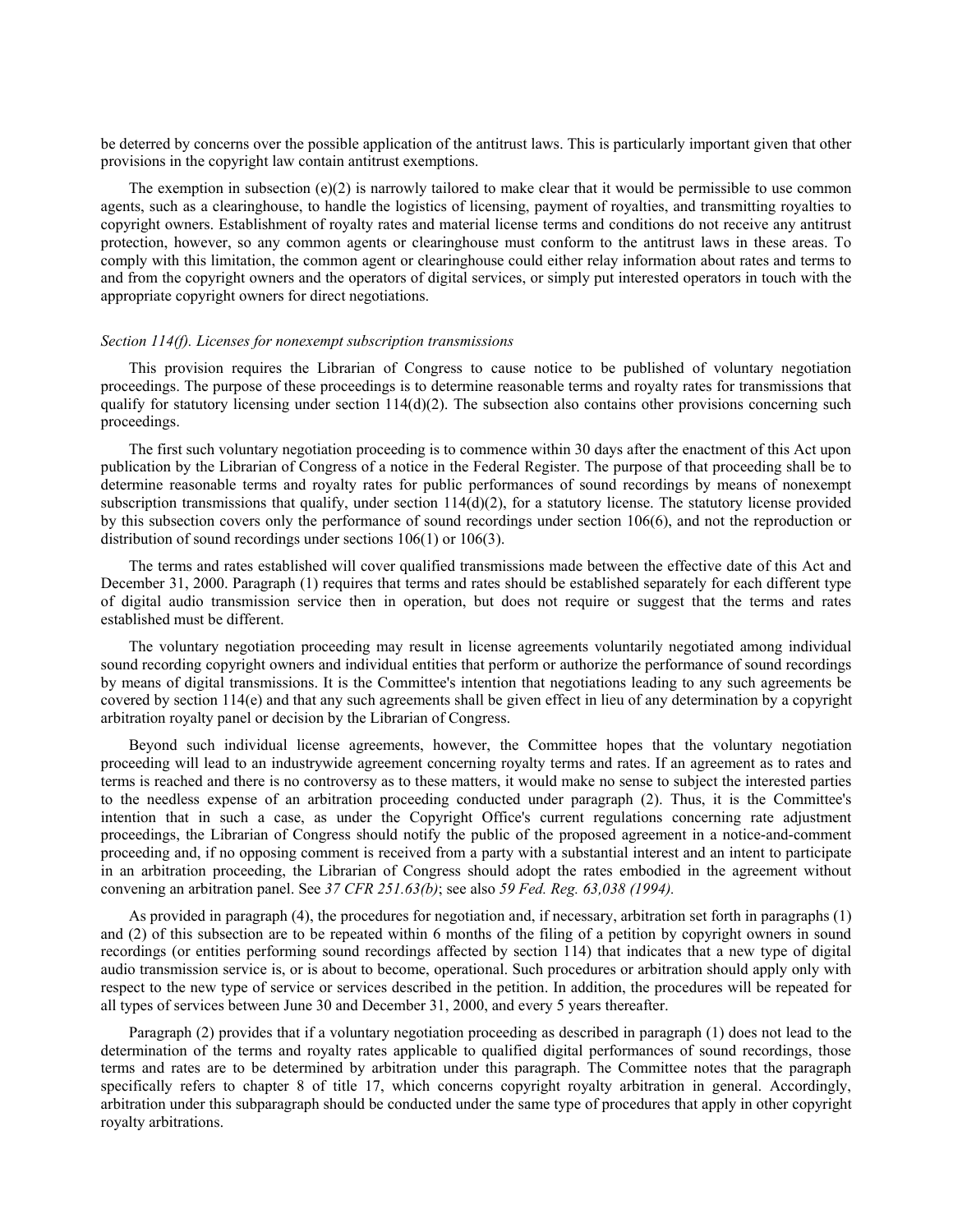The parties are expected to negotiate, or if necessary arbitrate, ''terms'' as well as rates. By terms, the Committee means generally such details as how payments are to be made, when, and other accounting matters (such as are prescribed in section 115). In addition, the Librarian is to establish related terms under section  $114(f)(2)$ . Should additional terms be necessary to effectively implement the statutory license, the parties may negotiate such provisions or the CARP's may prescribe them.

Terms and rates determined under paragraph (2), like terms and rates determined under paragraph (1), are to be effective for a 5-year period or until the date of the next effective rate adjustment. In determining terms and rates under paragraph (2), a copyright arbitration royalty panel is to consider the objectives set forth in section 801(b)(1), and the arbitrators may consider rates under voluntarily negotiated license agreements. Paragraph (2) specifically authorizes the Librarian of Congress to establish requirements by which copyright owners may receive reasonable notice of the use of their sound recordings under this section, and under which records of such use shall be kept by persons performing sound recordings.

Paragraph (5) sets forth the requirements with which an entity must comply in order to obtain a statutory license. The performing entity must provide notice of the performance as required by regulations prescribed by the Librarian of Congress and pay the established royalty fees. If the royalty fees have not been set at the time of performance, the performing entity must agree to pay the royalty fee to be determined under this subsection by the twentieth day of the month following the month in which the rates are set. This limited license to perform the sound recording until the rate is set applies only to performances for which the entity seeks a statutory license. The failure to pay royalty rates in arrears makes the performing entity subject to full liability for infringement of section 106(6) from the inception of the transmissions of sound recordings by that transmitter after the effective date of the Act, and may disqualify the entity for a statutory license under paragraph  $(5)(A)(i)$ .

## *Section 114(g). Proceeds from licensing of subscription transmissions*

This subsection describes how royalties from the licensing of the digital performance right in a sound recording are distributed to the artists who performed on the sound recording.

Paragraph (1) of this subsection provides that payments to both featured and nonfeatured (or background) artists of royalties from the licensing of the digital performance of the sound recording will be determined by the applicable contract with, or collective bargaining agreement pertaining to, the artist, unless the performance of the sound recording is pursuant to a statutory license under subsection (f).

Where royalties are received from statutory licensing of a sound recording, then under paragraph (2), the sound recording copyright owner is required to allocate a total of 50 percent of the receipts as provided by subparagraphs (A), (B), and (C). Subparagraph (A) requires that 2 1/2 percent of the receipts (as described more specifically below) are to be placed into an escrow account managed by an independent administrator appointed jointly by record companies and the American Federation of Musicians (AFM) (or any successor entity) and distributed to nonfeatured musicians (regardless of whether they are members of AFM or any successor entity) who have performed on sound recordings. Similarly, subparagraph (B) requires that 2 1/2 percent of the receipts are to be placed into an escrow account managed by an independent administrator appointed jointly by record companies and the American Federation of Television and Radio Artists (''AFTRA'') (or any successor entity) and distributed to nonfeatured vocalists (regardless of whether they are members of AFTRA or any successor entity) who have performed on sound recordings. Subparagraph (C) requires that 45 percent of the receipts are to be paid to the featured artist or artists (or the person(s) conveying rights in the performance of the featured artist(s) in the sound recording).

''Receipts'' means the licensing fees received by the copyright owner of the sound recording. Thus, if a collecting society or other organization acts on behalf of the copyright owner of the sound recording in licensing and/or collecting royalties, ''receipts'' shall constitute the moneys the copyright owner receives from the collecting agency and, therefore, would exclude administrative fees either deducted by or paid to the collective.

## *Section 114(h). Licensing to affiliates*

In addition to the protections available under antitrust law, subsection (h) specifically is intended to ensure competitive licensing practices by a licensor that owns an interest in an ''affiliated entity'' as defined in subsection (j)(1). Subsection (h) makes clear that terms no less favorable than those granted to the affiliated entity also must be made available to other bona fide entities that offer services similar to those covered by the affiliate's performance license.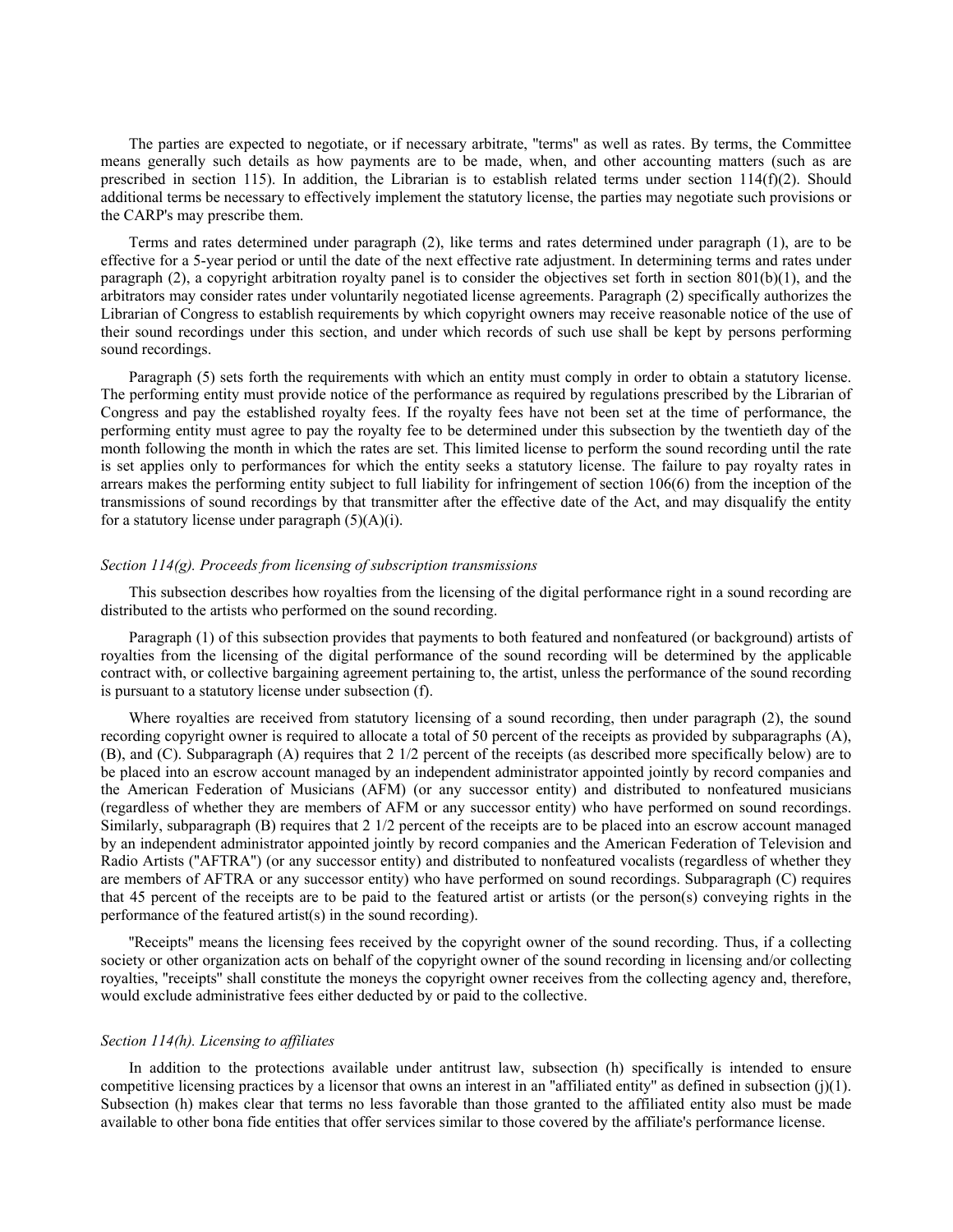For example, a licensor that grants to an affiliated entity a performance license for a fixed term with separate and distinct rates for cable and satellite subscription transmission services would be required to offer no less favorable terms and conditions to an unrelated entity offering the same services. If, as another example, the license to the affiliated entity is limited only as to performances via cable, then an unrelated entity offering only satellite services cannot claim an entitlement to receive a performance license at the rate specified for cable services.

Nothing in this section is intended to prevent a licensor from establishing different rate structures, terms and conditions based on material differences in the license sought. But distinctions drawn among licensees should be applied rationally and consistently based on the nature, scope and duration of the requested license, and not based on arbitrary distinctions for monopolistic, discriminatory or other anticompetitive purposes. The factors identified in subsection (h), i.e., different types of services, the particular sound recordings licensed, the frequency of use of the sound recordings, the duration of the requested license and the number of subscribers served, are all relevant bases upon which a copyright owner may draw rational distinctions.

The term ''no less favorable'' indicates that the same terms and conditions can be offered, but this is not to say that the licensor should not offer lower rates or more beneficial terms and conditions if it deems it appropriate. For example, a licensor might in its business judgment offer an unrelated startup entity a more favorable rate for a shorter period of time. It is intended, however, that the potential licensee under such circumstances could reject the more favorable shortterm license and instead request the terms and conditions granted to the affiliated licensed entity for similar services. In that event, the licensor must make a performance license available upon the same terms and conditions to the potential licensee, with respect to the same services proposed to be licensed, as described above. The term ''bona fide entities'' is intended to make clear that the potential licensee must have a genuine intention and reasonable capability to provide the licensed services.

Paragraph (2) of this subsection makes clear that the obligations set forth in paragraph (1) are inapplicable where the affiliated entity is offering performances through an interactive service, or is granted a performance license for the sole purpose of promoting the sound recording. A public performance qualifying for the promotional exemption is merely exempted from the obligations of paragraph (1); paragraph (2)(B) does not provide an exemption for a transmission otherwise subject to liability where such a performance is unauthorized or unlicensed.

### *Section 114(i). No effect on royalties for underlying works*

The Committee intends this provision to ensure that licensing fees paid under the new digital performance right shall not be taken into account in any administrative, judicial, or other governmental proceeding that sets or adjusts rates for the royalties to be paid for the public performance of musical works. The provision also makes clear Congress' intent that the new digital performance right shall not diminish in any respect the royalties payable to copyright owners of musical works for the public performance of their works.

### *Section 114(j). Definitions*

# *Section 114(j)(1) -- ''affiliated entity''*

A digital transmission service is considered affiliated with a licensor when the licensor has any direct or indirect partnership or any ownership interest of more than 5 percent of the outstanding voting or nonvoting stock in the entity engaging in digital audio transmissions. An entity engaging in interactive services cannot be an affiliated entity under this definition; but to the extent that an entity is engaging in digital transmissions that are not interactive, it can qualify as an affiliated entity for that purpose alone.

# *Section 114(j)(2) -- ''broadcast transmission''*

Transmissions made by a broadcast station licensed as such by the Federal Communications Commission come within this definition.

## *Section 114(j)(3) -- ''digital audio transmission''*

This phrase means a transmission in a digital format (or any other nonanalog format that might currently exist or be developed in the future) that embodies the transmission of a sound recording. A transmission that is only partly in a digital or nonanalog format satisfies this definition. (See section 101 definition of ''digital transmission.'') A transmission of an audiovisual work does not come within this definition.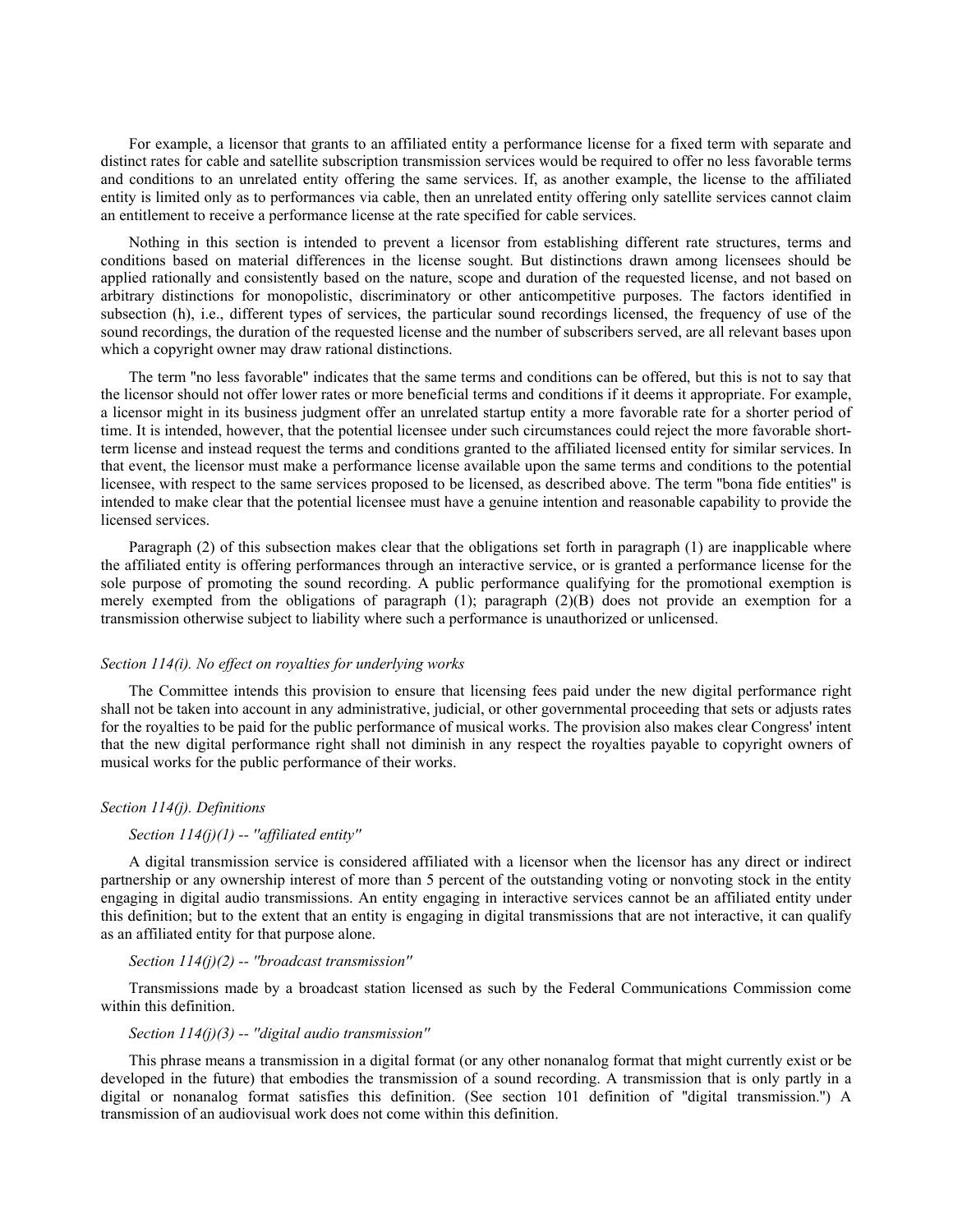The Committee has amended the bill as originally introduced to make clear that the performance right recognized herein applies only to digital transmissions of sound recordings and that nothing in the bill creates any new copyright liability with respect to the transmission of a motion picture or other audiovisual work, whether digital or analog, whether subscription or nonsubscription, and whether interactive or noninteractive.

# *Section 114(j)(4) -- ''interactive service''*

The phrase ''interactive service'' is defined, in part, as a service that ''enables a member of the public to receive, on request, a transmission of a particular sound recording. \* \* \*'' This term is intended to reach, for example, a service that enables an individual to make a request (by telephone, e-mail, or otherwise) to a service that will send a digital transmission to that individual or another individual of the specific sound recording that had been requested by or on behalf of the recipient. Thus, it would include such services commonly referred to as "audio-on-demand," "pay-perlisten'' or ''celestial jukebox'' services. The term also would apply to an on-line service that transmits recordings on demand, regardless of whether there is a charge for the service or for any transmission. But as the second sentence of the definition makes clear, the term ''interactive service'' is not intended to cover traditional practices engaged in by, for example, radio broadcast stations, through which individuals can ask the station to play a particular sound recording as part of the service's general programming available for reception by members of the public at large.

If an entity offering a nonsubscription service (such as a radio or television station) chooses to offer an interactive service as a separate business, or only during certain hours of the day, that decision does not affect the exempt status of any component of the entity's business that does not offer an interactive service. In other words, each transmission should be judged on its own merits with regard to whether it qualifies as part of an ''interactive'' service. The third sentence of the definition of ''interactive service'' is intended to make this clear.

# *Section 114(j)(5) -- ''nonsubscription transmission'', ''nonsubscription retransmission'', ''nonsubscription broadcast transmission''*

These terms include any transmission, retransmission or broadcast transmission that do not come within the definition of ''subscription'' transmission, retransmission or broadcast transmission.

### *Section 114(j)(6) -- ''retransmission''*

As the definition of ''retransmission'' makes clear, that term includes any further simultaneous retransmission of the same transmission. That is, the term ''retransmission'' is intended to cover both an initial retransmission of a transmission (such as by a satellite carrier) and one or more simultaneous further transmissions by other parties (such as by a cable system). Thus, when the Act provides an exemption for a retransmission of a transmission in section 114(d)(1), it is intended to function, unless otherwise indicated, on a ''through to the listener'' basis. Of course, the fact that a further simultaneous transmission qualifies as a ''retransmission'' does not by itself mean that it is exempt under any particular paragraph of section  $114(d)(1)$ . To qualify for the  $114(d)(1)(C)(ii)$  exemption, for example, a retransmission would need to be made by a business establishment on its premises or the immediately surrounding vicinity. The term ''simultaneous'' is used throughout this definition (and throughout this bill) to refer to retransmissions that are essentially simultaneous. Although there may be momentary time delays resulting from the technology used for retransmissions, such delays do not affect the status of the retransmissions as simultaneous.

#### *Section 114(j)(7) -- ''sound recording performance complement''*

The ''sound recording performance complement'' defines the metes and bounds of programming available to be transmitted under the statutory license grant in subsection (f). The definition is intended to encompass certain typical programming practices such as those used on broadcast radio. It does not extend to the performance of albums in their entirety, or the performance over a short period of time of a substantial number of different selections by a particular artist or from a particular phonorecord or compilation of phonorecords. Transmissions that exceed the limits of the complement are not eligible for a statutory license under subsection (f).

The definition provides that for a transmission to be within the complement, it must not include, on a particular channel in any rolling 3-hour period, more than three selections from any one phonorecord, and no more than two of those selections can be transmitted consecutively. The transmission also must not include, on a particular channel in any rolling 3-hour period, more than four selections by the same featured artist or from any boxed set or compilation of phonorecords, and no more than three of those selections can be transmitted consecutively. Whether selections are consecutive is determined by the sequence of the sound recordings transmitted, regardless of whether some tones or other brief interlude is transmitted between the sound recordings.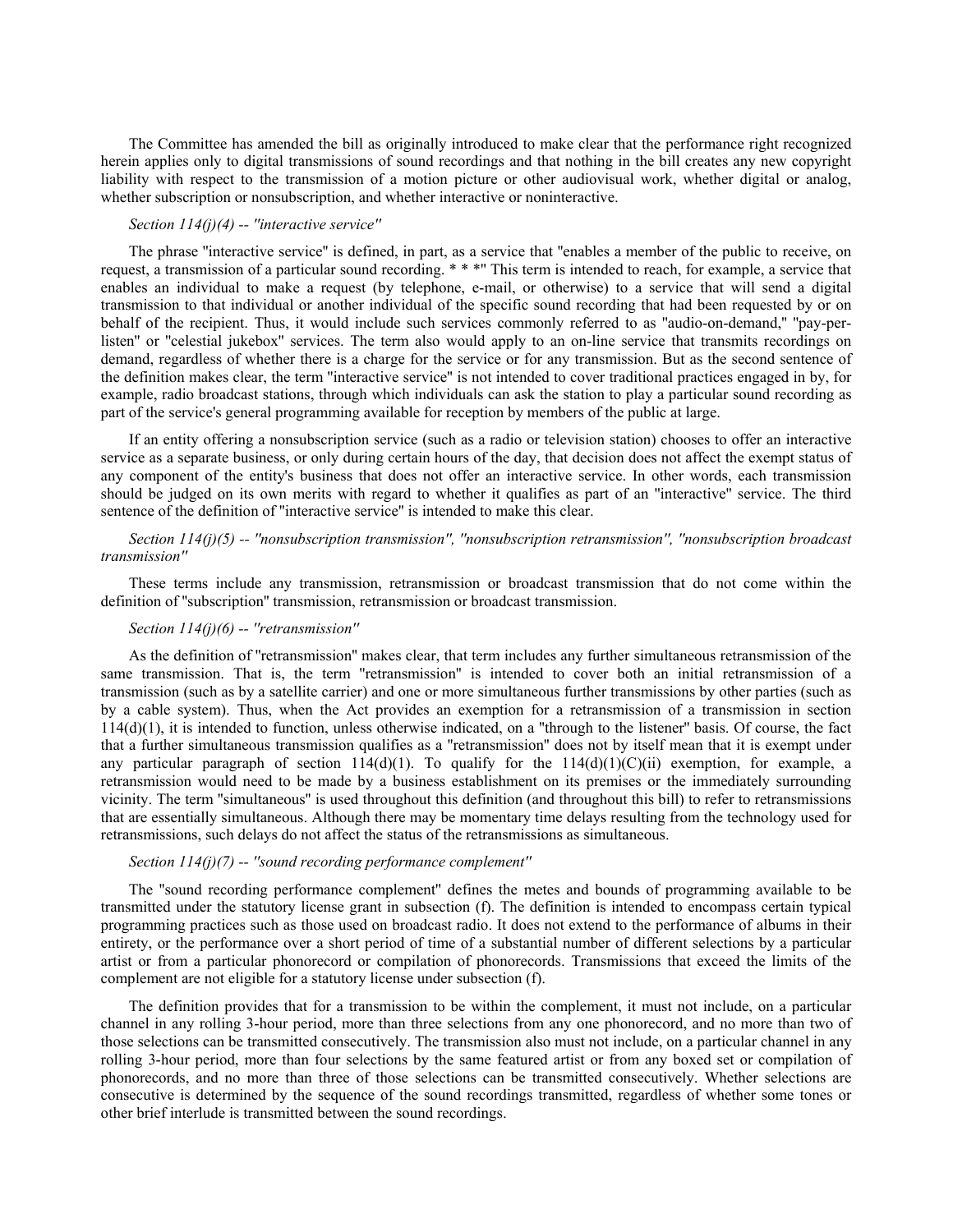To avoid imposing liability for programming that unintentionally may exceed the complement, the complement is limited to the performance of sound recordings ''from'' a particular phonorecord. Many phonorecords include sound recordings that also appear on other phonorecords or compilations, such as the ''greatest hits'' of a particular artist, decade or genre of music. Similarly, the same sound recordings may appear on separate compilations under the names of different featured artists. It is not the intention of this legislation to impose liability where selections that are performed from separate phonorecords also may be incorporated on a different phonorecord or compilation, or also may appear on a different phonorecord under the name of another featured artist, in the absence of an intention by the performing entity to knowingly circumvent the numerical limits of the complement. An example of such a case is where the transmitting entity plays within a 3-hour period one selection from each of four different phonorecords, which four selections also happen to be compiled on a soundtrack album. So long as the transmitting entity did not willfully intend to replicate selections from the soundtrack album, its transmission would be considered within the complement. However, where the transmitting entity willfully plays within a 3-hour period five selections of a single featured recording artist, regardless of whether they were played from several different phonorecords, and regardless of whether the transmitting entity knew that the transmission included more than three songs from a single album, the transmission does not come within the complement. The fact that the transmitting entity did not willfully intend to violate the numerical limits for a single phonorecord under paragraph (A) does not excuse the willful violation of the limit in paragraph (B)(i).

The complement is to be evaluated as of the time of "the programming of the multiple phonorecords," rather than at the time of transmission. This avoids imposing liability for programming that occurs such as a week or two in advance of transmission that unintentionally exceeds the complement. An example is where, between the time of the programming and transmission, a phonorecord or set or compilation of phonorecords is released that embodies selections previously programmed by the transmitting entity from multiple phonorecords.

Certain transmitting entities covered by this legislation may provide multiple channels of service and musical formats. The bill applies the complement to each particular channel separately and not to all channels in the aggregate.

The requirement of ''different selections'' permits the performance of the same selection in excess of the numerical limits. This is intended to facilitate under the statutory license the programming of music formats that tend to repeat the same selections of music, such as ''top 40'' formats.

The term ''featured recording artist'' means the performing group or ensemble or, if not a group or ensemble, the individual performer, identified most prominently in print on, or otherwise in connection with, the phonorecord actually being performed. Except in the case of a sound recording consisting of a compilation of sound recordings by more than one performer or group or ensemble, there will ordinarily be only one ''featured recording artist'' per phonorecord. A vocalist or soloist performing along with a group or ensemble is not a ''featured recording artist'' unless that person is identified in connection with the phonorecord as the primary performer. For example, the Eagles would be the ''featured recording artist'' on a track from an Eagles album that does not feature Don Henley by name with equal prominence; but if the same sound recording were performed from ''Don Henley's Greatest Hits,'' then Don Henley and not the Eagles would be the ''featured recording artist.'' Where both the vocalist or soloist and the group or ensemble are identified as a single entity and with equal prominence (such as ''Diana Ross and the Supremes''), both the individual and the group qualify as the ''featured recording artist.''

### *Section 114(j)(8) -- ''subscription transmission''*

A ''subscription transmission'' is defined as a transmission of a sound recording in a digital format that is ''controlled and limited to particular recipients,'' and for which consideration is required to be paid or given ''by or on behalf of the recipient to receive the transmission or a package of transmissions including the transmission.'' It does not matter what the mechanism might be for the delivery of the transmission; thus, a digital transmission, whether delivered by cable, wire, satellite or terrestrial microwave, video dialtone, the Internet or any other digital transmission mechanism, could be a subscription transmission if the requirements cited above are satisfied. This definition obviously does not reach traditional over-the-air broadcast transmissions, which satisfy neither of these requirements. A typical transmission that would qualify as a ''subscription transmission'' under this definition is a cable system's transmission of a digital audio service, which is available only to the paying customers of the cable system. The payments required to satisfy the ''consideration'' requirement might consist, for example, of an ''a la carte'' fee for a specific audio service, or of a fee for an overall package of services that includes the digital audio service  $(e.g., a$  cable system's tier of services for a fee). The reference in the definition to payments "on behalf of" a recipient is intended to recognize that payments for a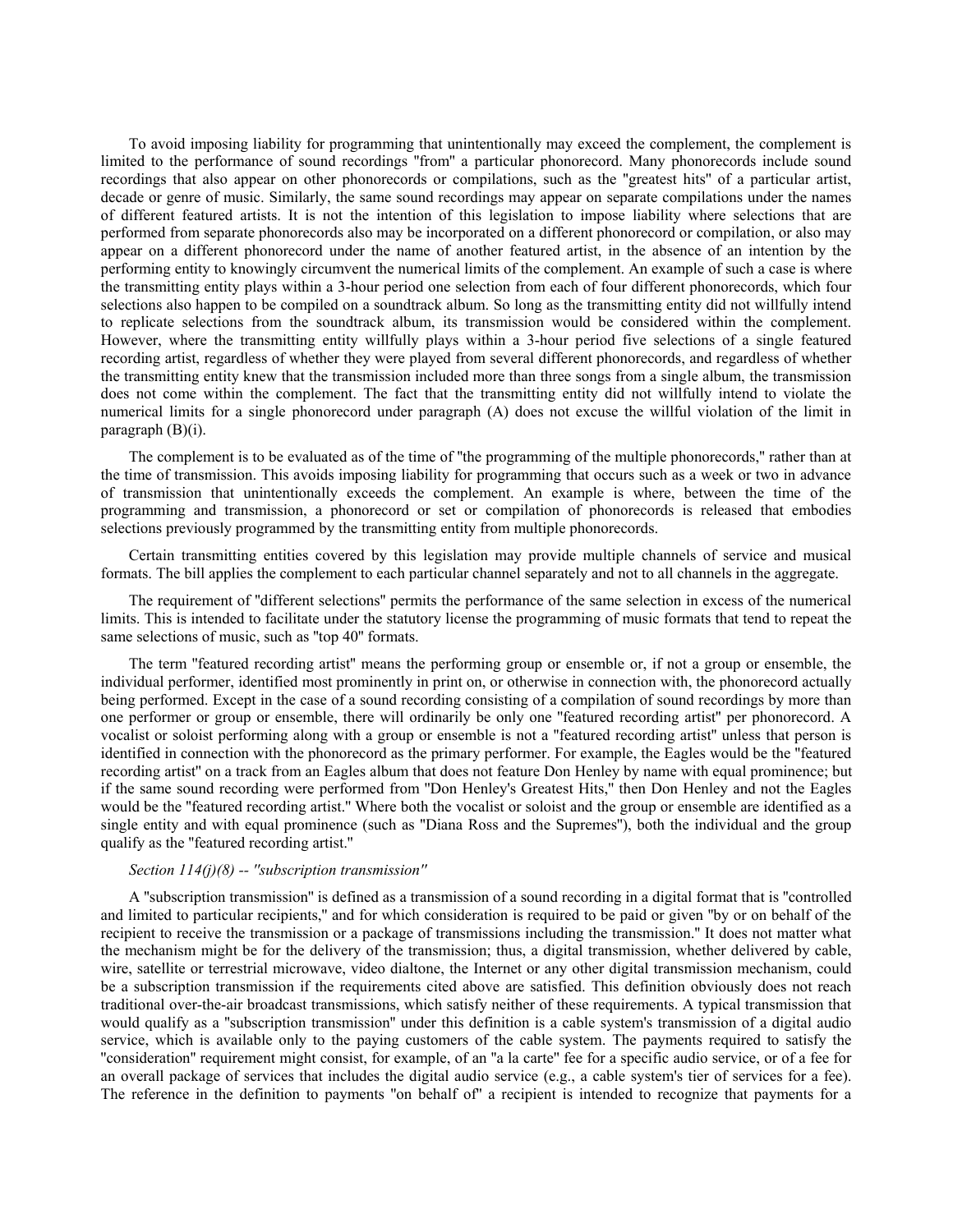service may be made by one person on behalf of other people, such as a parent making payment for a child who lives away from home and receives the subscription service.

# **SECTION 4. MECHANICAL ROYALTIES IN DIGITAL PHONORECORD DELIVERIES**

This section amends section 115 of title 17 to clarify how the compulsory license for making and distributing phonorecords applies in the context of certain types of digital transmissions identified in the bill as ''digital phonorecord deliveries.''

Among other things, this section is intended to confirm and clarify the right of musical work and sound recording copyright owners to be protected against infringement when phonorecords embodying their works are delivered to consumers by means of transmissions rather than by means of phonorecord retail sales. The intention in extending the mechanical compulsory license to digital phonorecord deliveries is to maintain and reaffirm the mechanical rights of songwriters and music publishers as new technologies permit phonorecords to be delivered by wire or over the airwaves rather than by the traditional making and distribution of records, cassettes and CD's. The intention is not to substitute for or duplicate performance rights in musical works, but rather to maintain mechanical royalty income and performance rights income for writers and music publishers.

Changes to sections  $115(a)(1)$  and  $115(c)(2)$  make clear that the compulsory license for making and distributing phonorecords is not limited to the making and distribution of physical phonorecords, but that a compulsory license is also available for the making of digital phonorecord deliveries. The Committee intends that a compulsory license for digital phonorecord deliveries may be obtained, and the required mechanical royalties may be paid, either directly by a digital transmission service making a digital phonorecord delivery or by a record company authorizing a digital phonorecord delivery. Thus, the changes to section 115 are designed to minimize the burden on transmission services by placing record companies in a position to license not only their own rights, but also, if they choose to do so, the rights of writers and music publishers to authorize digital phonorecord deliveries; and by recognizing that transmission services themselves may obtain a compulsory license to make digital phonorecord deliveries.

As between a digital transmission service and a record company, allocation of the responsibility for paying mechanical royalties could be a subject of negotiation, but copyright owners of musical works would only be entitled to receive one mechanical royalty payment for each digital phonorecord delivery, not multiple payments. Of course, a digital transmission service would be liable for any infringing digital phonorecord delivery it made in the absence of a compulsory license or the authorization of the musical work copyright owner. (The liability of sound recording copyright owners in such a case is addressed in new section  $115(c)(3)(I)$ .)

Section 4 also redesignates subsections (c) (3), (4) and (5) as subsections (c) (4), (5) and (6) and inserts new subsections (c)(3) and (d), which are described in detail below.

# *Section 115(c)(3)(A)*

This subparagraph specifically sets forth that a compulsory license includes the right of the compulsory licensee to make or authorize digital phonorecord deliveries and identifies the statutory rate for each digital phonorecord delivery made by or under the authority of the compulsory licensee. For all digital phonorecord deliveries made or authorized under a compulsory license on or before December 31, 1997, the royalty rate is to be the statutory rate then in effect under section  $115(c)(2)$  for the making and distribution of a physical phonorecord. For digital phonorecord deliveries made or authorized under a compulsory license on or after January 1, 1998, the statutory mechanical royalty rates for digital phonorecord deliveries shall be determined in accordance with subparagraphs (B) through (F); and the statutory mechanical royalty rate for making and distributing physical phonorecords shall be determined in accordance with *chapter 8*.

# *Section 115(c)(3)(B)*

This subparagraph clarifies that collective negotiations and agreements relating to statutory licenses are not prohibited by the antitrust laws. This provision is nearly identical to the portion of subsection (4) which amends *17 U.S.C. 114* by adding subsection (e)(1), and is patterned on existing antitrust exemptions relating to the negotiations of statutory licenses, including *17 U.S.C. 116*(b)(1) (jukebox licenses) and *17 U.S.C. 118*(b) (noncommercial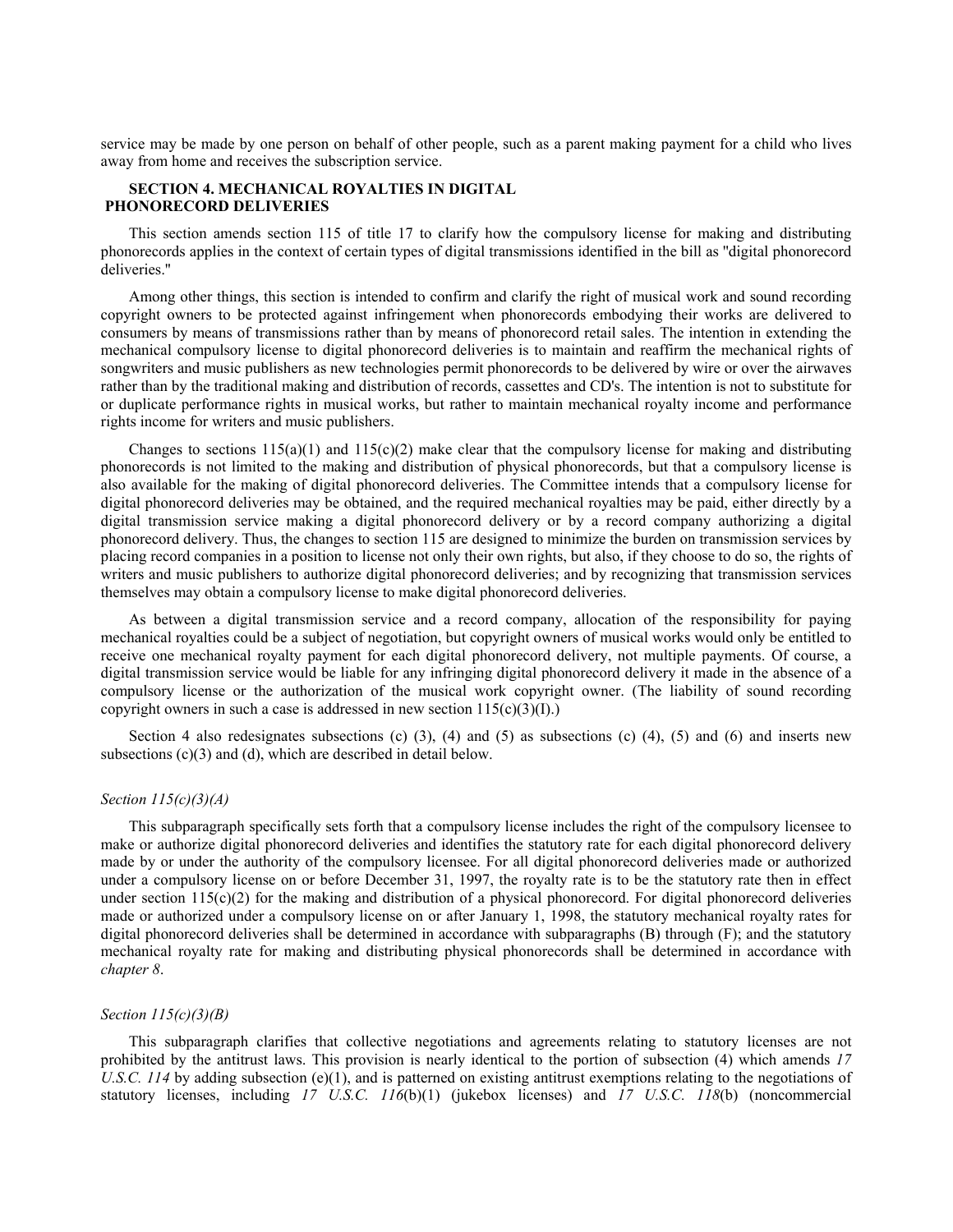broadcasting). Like those provisions, subsection  $(c)(3)(B)$  is important to help effectuate the related statutory license provision.

This subparagraph authorizes musical work copyright owners, record companies, digital transmission services, and any other persons entitled to obtain a compulsory license collectively to negotiate and agree upon the terms and statutory royalty rates under subsection  $115(c)(3)$  "notwithstanding any provision of the antitrust laws." This exemption from the antitrust laws extends to negotiations and agreements on terms and rates of royalty payments, the proportionate division of royalties among copyright owners, the designation of common agents to negotiate, agree to, pay, or receive royalty payments, and the year during which the royalty rates prescribed under subparagraphs (B) through (F) and *chapter 8* of title 17 are to next be determined.

The latter authorization allows the affected parties to agree when rates and terms should next be determined, in addition to the 10-year period otherwise prescribed in section  $803(a)(3)$ . Given the rapid pace at which digital transmission technology is developing, and changes in the marketplace, the Committee recognizes that the statutory rate for digital phonorecord deliveries might need to be considered more than once every 10 years, and that the interested parties are in the best position to determine how frequently and when this should be done.

## *Section 115(c)(3)(C)*

This subparagraph requires the Librarian of Congress to cause notice to be published of voluntary negotiation proceedings to determine reasonable terms and statutory royalty rates for the making of digital phonorecord deliveries under a compulsory license. The subparagraph also contains other provisions concerning such proceedings.

The Librarian is to publish notice of commencement of the first such voluntary negotiation proceeding in the Federal Register between June 30, 1996, and December 31, 1996. The Committee expects that the Librarian will publish this notice relatively early in the prescribed period. However, the exact date of the notice is of limited importance because subparagraph (B) authorizes negotiations that can begin or end at any time, as determined by the parties.

The purpose of the notice is simply to allow persons with a substantial interest who might not be represented by the parties engaged in negotiations to be aware that negotiations may be taking place that could lead to an industrywide agreement concerning mechanical royalty rates. The purpose of the first voluntary negotiation proceeding shall be to determine reasonable terms and statutory royalty rates for the making of digital phonorecord deliveries under a compulsory license between January 1, 1998, and December 31, 2007, unless a different period is agreed to by the parties to the proceeding.

The subparagraph states that if any digital phonorecord delivery statutory mechanical royalty rates and terms are determined as a result of a voluntary negotiation proceeding, then such rates and terms shall distinguish between: (1) rates and terms for digital phonorecord deliveries where the reproduction or distribution of a phonorecord is ''incidental'' to the transmission which constitutes the digital phonorecord delivery, and (2) rates and terms for digital phonorecord deliveries in general. The Committee recognizes that there are likely to be different types of digital transmission systems that could result in the making of a digital phonorecord delivery. In the case of some of these transmission systems, delivering a phonorecord to a transmission recipient could be incidental to the purpose of a transmission. For example, if a transmission system was designed to allow transmission recipients to hear sound recordings substantially at the time of transmission, but the sound recording was transmitted in a high-speed burst of data and stored in a computer memory for prompt playback (such storage being technically the making of a phonorecord), and the transmission recipient could not retain the phonorecord for playback on subsequent occasions (or for any other purpose), delivering the phonorecord to the transmission recipient would be incidental to the transmission. If such a system allowed transmission recipients to retain phonorecords for playback on subsequent occasions, but transmission recipients did not do so, delivering the phonorecords to the transmission recipients could be incidental to the transmissions. On and after January 1, 1998, statutory mechanical royalty rates shall distinguish between ''incidental'' digital phonorecord deliveries that take into account the different purpose and effect of these transmissions and digital phonorecord deliveries in general.

The voluntary negotiation proceeding may result in license agreements voluntarily negotiated among individual musical work copyright owners and individual entities that make or authorize digital phonorecord deliveries. It is the Committee's intention that negotiations leading to any such agreements be covered by section  $115(c)(3)(B)$  and that any such agreements have the effect set forth in section  $115(c)(3)(E)$ .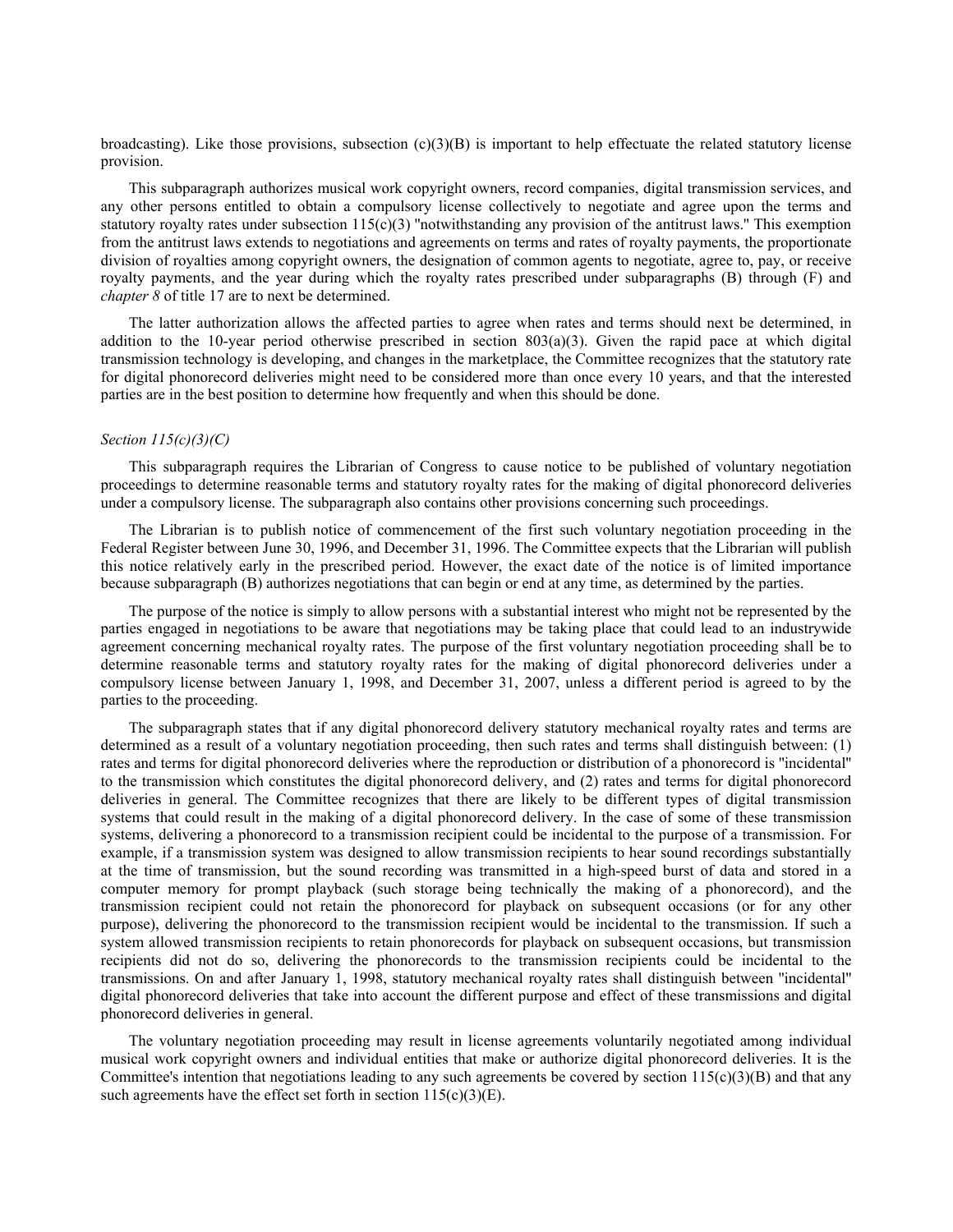Beyond such individual license agreements, however, the Committee anticipates that the voluntary negotiation proceeding will lead to an industrywide agreement concerning mechanical royalty terms and rates and the year when terms and rates next will be determined.

The parties are expected to negotiate, or if necessary arbitrate, ''terms'' as well as rates. By ''terms,'' the Committee means such details as how payments are to be made, when, and other accounting matters. While these details are for the most part already prescribed in section 115, and related details are to be established by the Librarian under section  $115(c)(3)(D)$ , the bill allows for additional such terms to be set by the parties or by CARP's in the event that the foregoing provisions or regulations are not readily applicable to the new digital transmission environment.

If an agreement as to rates and terms is reached and there is no controversy as to these matters, it would make no sense to subject the interested parties to the needless expense of an arbitration proceeding conducted under section 115(c)(3)(D). Thus, it is the Committee's intention that in such a case, as under the Copyright Office's current regulations concerning rate adjustment proceedings, the Librarian of Congress should notify the public of the proposed agreement in a notice-and-comment proceeding and, if no opposing comment is received from a party with a substantial interest and an intent to participate in an arbitration proceeding, the Librarian of Congress should adopt the rates embodied in the agreement, and any agreed-to year when the mechanical royalty rates for digital phonorecord deliveries next will be determined, without convening an arbitration panel. See *37 CFR 251.63(b)*; see also *59 Fed. Reg. 63,038 (1994).*

As provided in section  $115(c)(3)(F)$ , the procedures for negotiation and, if necessary, arbitration set forth in this subparagraph and in section  $115(c)(3)(D)$  are to be repeated every 10 years unless it is determined pursuant to this subparagraph or subparagraph (D) that rates and terms should next be determined in a different year. The Committee recognizes that it may be unusual to allow the interested parties to negotiate and agree to a year when the statutory mechanical royalty rates for digital phonorecord deliveries next will be determined. However, the Committee was concerned that rapidly changing technology might justify redetermining the terms and royalty rates applicable to digital phonorecord deliveries made under a compulsory license on a different schedule than once every 10 years. Thus, the Committee chose to give the interested parties flexibility in this area.

The Committee wishes to make clear that nothing in section  $115(c)(3)$  is intended to affect the schedule prescribed in section  $803(a)(3)$  for determining the mechanical royalty rate for the making and distribution of physical phonorecords. Proceedings to establish mechanical royalty rates for the making and distribution of physical phonorecords are expected to be conducted in 1997 and every 10 years thereafter, and are not subject to contrary agreement or arbitration.

# *Section 115(c)(3)(D)*

If a voluntary negotiation proceeding as described in section  $115(c)(3)(C)$  does not lead to the determination of the terms and statutory royalty rates applicable to digital phonorecord deliveries made under a compulsory license, those terms and rates are to be determined by arbitration under this subparagraph. The Committee notes that the subparagraph specifically refers to chapter 8 of title 17, which concerns copyright royalty arbitration in general. Accordingly, arbitration under this subparagraph should be conducted under the same type of procedures that apply in other copyright royalty arbitrations.

Like terms and rates determined under section  $115(c)(3)(C)$ , terms and rates determined under this subparagraph are to distinguish between digital phonorecord deliveries where the reproduction or distribution of a phonorecord is incidental to the transmission which constitutes the digital phonorecord delivery, and digital phonorecord deliveries in general.

In determining terms and rates under this subparagraph, a copyright arbitration royalty panel is to consider the objectives set forth in section  $801(b)(1)$ , and the arbitrators may consider rates under voluntarily negotiated license agreements. However, the statutory mechanical royalty payable for digital phonorecord deliveries made on or before December 31, 1997, shall be given no precedential effect in determining the statutory mechanical royalty payable for digital phonorecord deliveries made on or after January 1, 1998. The Committee specifically chooses to remain neutral on the question whether the mechanical royalty rates for any category of digital phonorecord delivery made on or after January 1, 1998, should be the same as, lower than, or higher than the mechanical royalty rate for the making and distribution of physical phonorecords.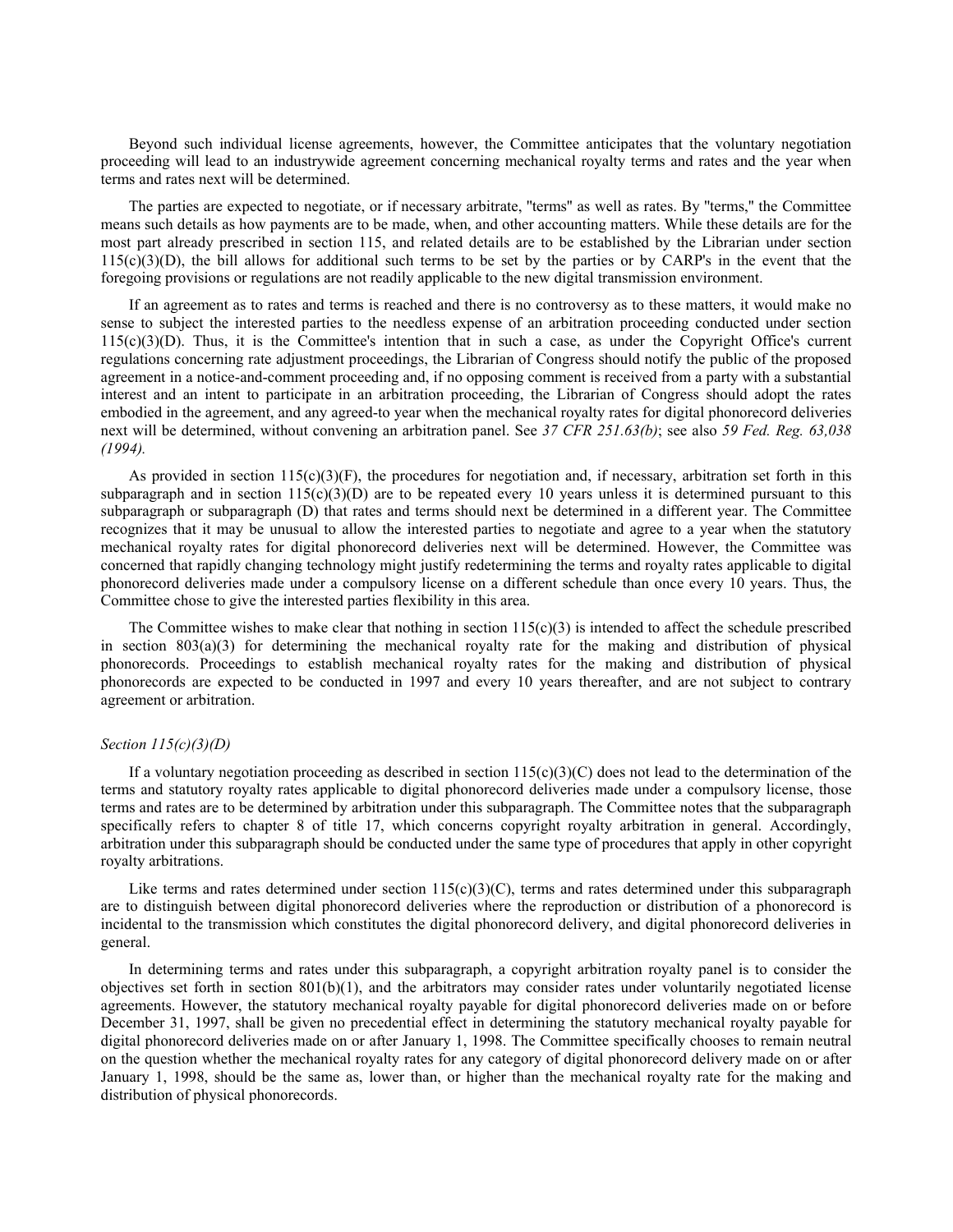The subparagraph specifically authorizes the Librarian of Congress to establish requirements by which copyright owners may receive reasonable notice of the use of their works under this section, and under which records of such use shall be kept and made available by persons making digital phonorecord deliveries.

# *Section 115(c)(3)(E)*

This subparagraph provides that in general, the provisions of voluntarily negotiated agreements for the licensing of nondramatic musical works shall be given effect in lieu of any statutory rates and terms determined by the Librarian of Congress. For example, the Committee understands that individual record companies and music publishers have negotiated license agreements for specific albums prescribing a royalty rate less than the statutory mechanical royalty rate. The Committee does not intend to prevent negotiation of voluntary license agreements, for either physical phonorecords or digital phonorecord deliveries, prescribing royalties at less than the statutory rates, except in the situation described below.

There is a situation in which the provisions of voluntarily negotiated license agreements should not be given effect in lieu of any mechanical royalty rates determined by the Librarian of Congress. For some time, music publishers have expressed concerns about so-called ''controlled composition'' clauses in recording contracts. Generally speaking, controlled composition clauses are provisions whereby a recording artist who is the author of a nondramatic musical work agrees to reduce the mechanical royalty rate payable when a record company makes and distributes phonorecords which include recordings of such artist's compositions. Subject to the exceptions set forth in subparagraph  $(E)(ii)$ , the second sentence of subparagraph  $(E)(i)$  is intended to make these controlled composition clauses inapplicable to digital phonorecord deliveries.

Specifically, unless the requirements of one or both of the exceptions of subparagraph  $(E)(ii)$  are satisfied, the royalty rates determined through negotiation or arbitration pursuant to subparagraph (C) or (D) are to be given effect in lieu of any contrary rates specified in a contract pursuant to which a recording artist who is the author of a nondramatic musical work grants a mechanical license in that work to a record company.

Subparagraph (E)(ii) specifies two types of contracts where the negotiated royalty rates set forth in the contracts are to be given effect notwithstanding the second sentence of subparagraph  $(E)(i)$ . The first of these is a "grandfather clause'' giving effect to contracts and rates agreed to in a contract with a recording artist on or before June 22, 1995, except to the extent that they are modified after that date for the purpose of reducing the royalty prescribed therein to less than the statutory rates or to add new compositions at less than the statutory rates. Thus, if a recording contract entered into on or before June 22, 1995, was modified after that date to cover a larger number of musical works, the royalty rates specified in the contract would apply to the number of works within the scope of the contract as of June 22, 1995, and the statutory rates would apply to the number of works added thereafter. The Committee also notes that recording artist contracts entered into on or before June 22, 1995, and not modified thereafter, or modified thereafter to extend the date by which an artist must complete a recording, are examples of contracts to be given effect notwithstanding the second sentence of subparagraph (E)(i).

The second of the exceptions provided in subparagraph  $(E)(ii)$  is intended to allow a recording artist-author who chooses to act as his or her own music publisher to agree to accept mechanical royalties at less than the statutory rates, provided that the contract containing such lower rates is entered into after the sound recording has been fixed in a tangible medium of expression substantially in a form intended for commercial release.

It should be emphasized that subparagraph (E) applies only to the making of digital phonorecord deliveries and not to the making and distribution of physical phonorecords. Nothing in the bill is intended to interfere with the application of controlled composition clauses to the making and distribution of physical phonorecords or to digital phonorecord deliveries where the agreements are not covered by the terms of subsection  $(c)(3)(E)$ .

# *Section 115(c)(3)(F)*

This subparagraph provides that the procedures specified in subparagraphs (C) and (D) for negotiation or arbitration of mechanical compulsory license rates and terms for digital phonorecord deliveries are to be repeated every 10 years, as provided in section 803(a)(3), unless different years for repeating such proceedings are determined in accordance with subparagraphs  $(C)$  or  $(D)$ . Nothing in section  $115(c)(3)$  is intended to affect the schedule prescribed for determining the mechanical royalty rate for the making and distribution of physical phonorecords. Proceedings to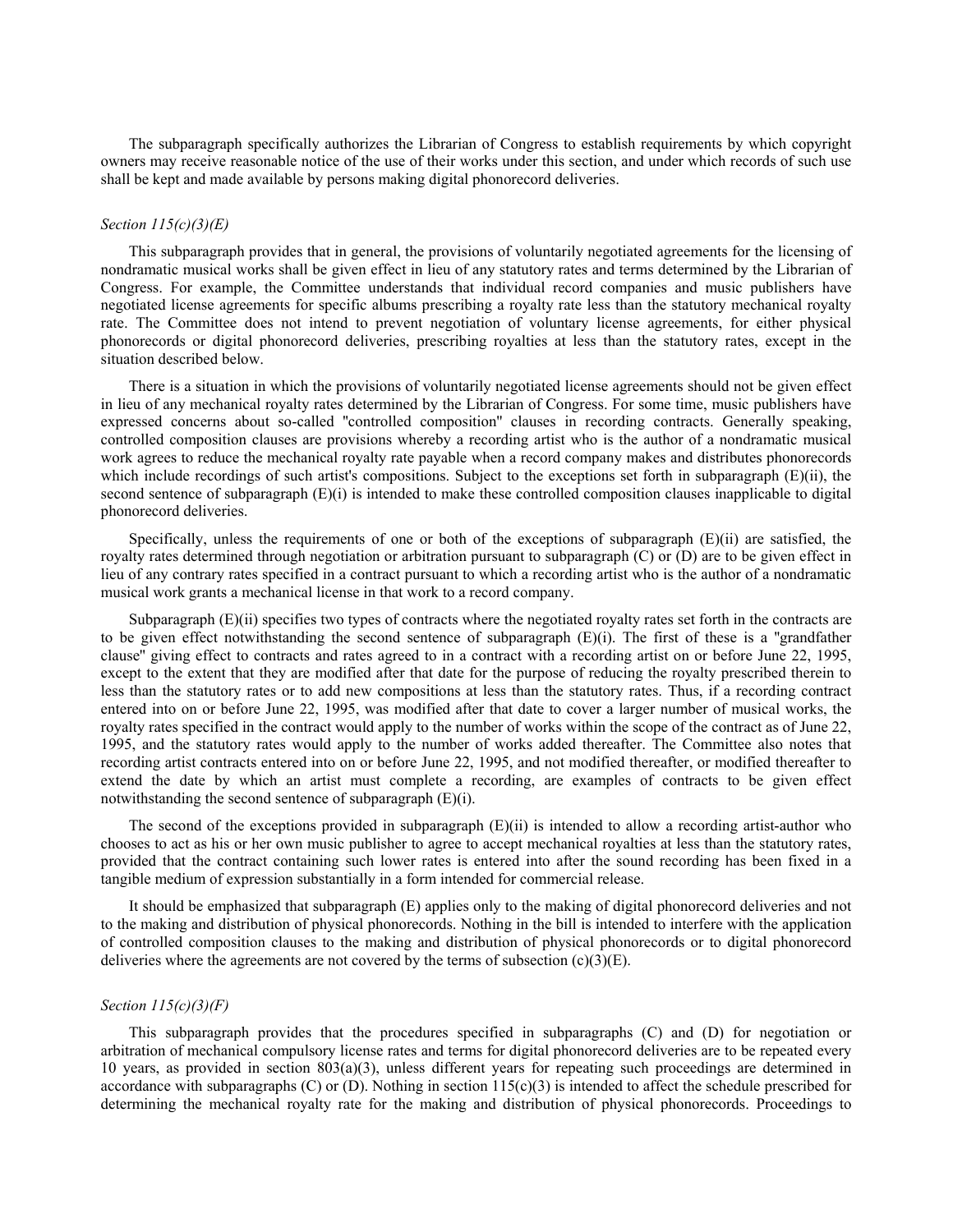establish mechanical royalty rates for the making and distribution of physical phonorecords are to be conducted in 1997 and every 10 years thereafter, and are not subject to contrary agreement or arbitration.

The reference in subparagraph  $(F)$  to the procedures specified in subparagraphs  $(C)$  and  $(D)$  is to the publication of notice, initiation of voluntary negotiations, and convening of CARP's if necessary. The reference is not to the dates within the year as described in subparagraph (C). Indeed, the Committee encourages the Librarian to publish a notice of initiation of voluntary negotiation proceedings as early in the year as practicable, to allow the maximum amount of time for voluntary negotiations, or if necessary arbitration.

## *Section 115(c)(3)(G)*

This subparagraph imposes as a condition of compulsory licensing the obligation that digital phonorecord deliveries be accompanied by certain specified types of information, if that information has been encoded in the sound recording being transmitted under the sound recording copyright owner's authority. This provision does not obligate the copyright owner of the sound recording to encode copyright management information in the work. In addition, it is not intended to require a transmitting entity to generate or encode such information in its transmission if the information is not encoded in the sound recording. Moreover, the transmitting entity is not required to transmit information that may be encoded in the sound recording other than the information specified in this subparagraph and ''related information'' (i.e., information that is specifically related to the identification of the works being performed and upon which payments are to be made by the transmitting entity under this bill). The subparagraph also makes clear that nothing in this section affects the provisions of section 1002(e).

# *Section 115(c)(3)(H)*

This subparagraph confirms that musical work copyright owners and sound recording copyright owners both have the same rights to be protected against infringement with respect to digital phonorecord deliveries as they have with respect to distributions of physical phonorecords of their respective works. Thus, subject to the limitations contained in existing law, a digital phonorecord delivery infringes the rights of the sound recording copyright owner unless authorized by the sound recording copyright owner (or his or her agent), and a digital phonorecord delivery infringes the rights of the musical work copyright owner unless covered by a compulsory license or authorized by the musical work copyright owner (or his or her agent). The subparagraph makes clear that any cause of action under this subparagraph is in addition to other remedies available under title 17.

### *Section 115(c)(3)(I)*

This subparagraph clarifies the circumstances under which a sound recording copyright owner may be held liable for digital phonorecord deliveries by third parties. The changes to section 115 made by S. 227 are intended to allow record companies to license not only their own rights, but also, if they choose to do so, the rights of writers and music publishers to authorize digital phonorecord deliveries. If a record company grants a digital transmission service a license under both the record company's rights in a sound recording and the musical work copyright owner's rights, the record company may be liable, to an extent determined in accordance with applicable law, for the applicable mechanical royalty for every digital phonorecord delivery made under the record company's authority. However, if a record company grants a license under its rights in a sound recording only, and does not grant a mechanical license under the copyright in the musical work embodied in the sound recording, it is the transmission service's responsibility to obtain a license under the musical work copyright, and the record company cannot be held liable for infringement of the copyright in the musical work by the record company's licensee.

### *Section 115(c)(3)(J)*

This subparagraph makes clear that nothing in section 1008 shall be construed to prevent the exercise of the rights and remedies allowed by paragraphs (3) and (6) and chapter 5 in the event of a digital phonorecord delivery. However, no action alleging infringement of copyright may be brought under title 17 against a manufacturer, importer or distributor of a digital audio recording device, a digital audio recording medium, an analog recording device, or an analog recording medium, or against a consumer, based on the actions described in section 1008.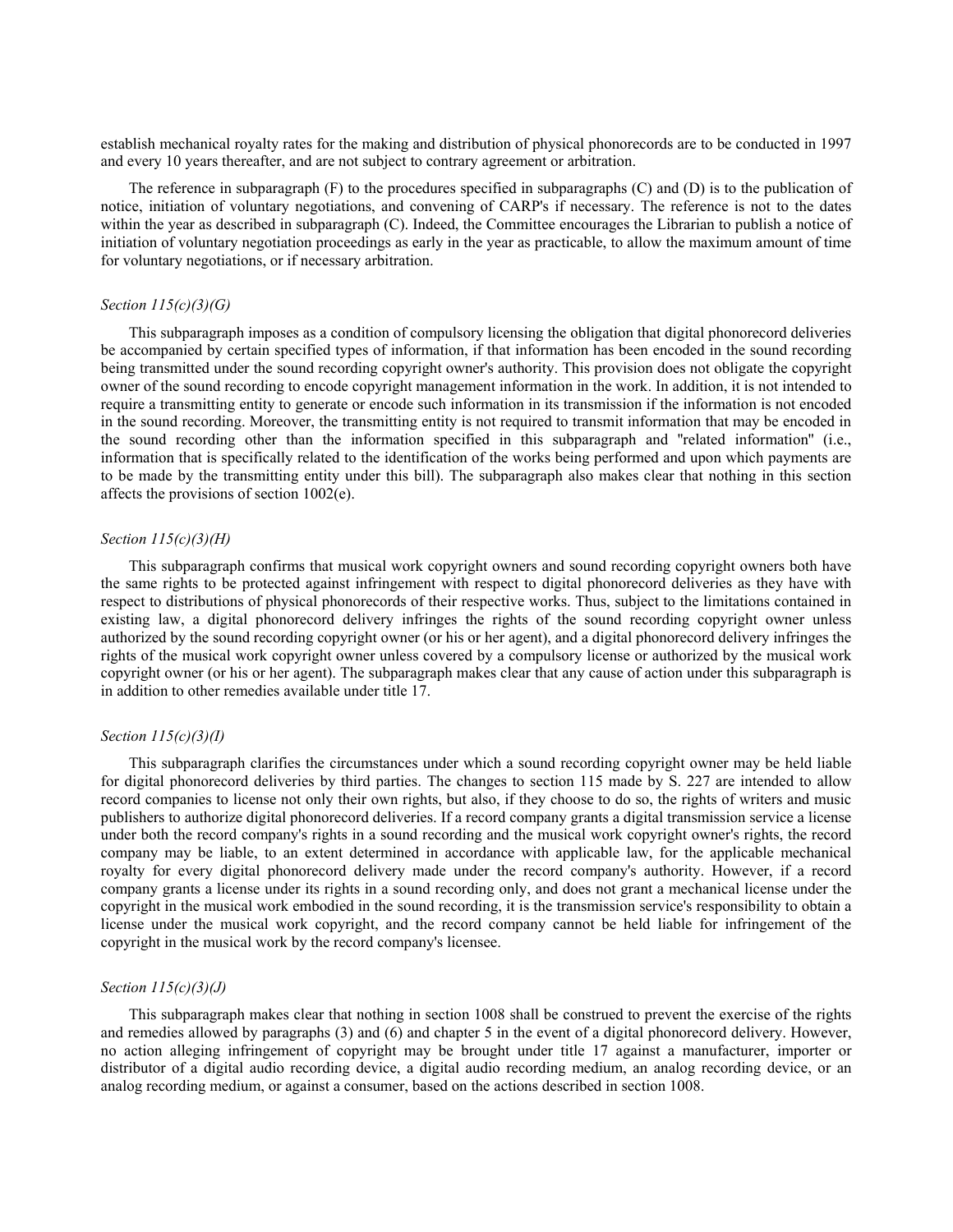# *Section 115(c)(3)(K)*

This subsection makes clear that section 115, as amended by the bill, is not intended to annul or limit any existing or future right or remedy of a sound recording copyright owner or musical work copyright owner, except to the extent that a musical work copyright owner's exclusive rights are limited by compulsory licensing under the conditions specified by section 115 as amended.

# *Section 115(c)(3)(L)*

This subparagraph makes clear that the changes made to section 115 by the bill with regard to liability for digital phonorecord deliveries do not apply to transmissions or retransmissions that are exempt under section 114(d)(1). At the same time, the exemptions set forth in section  $114(d)(1)$  are not intended either to enlarge or to diminish in any way the rights of copyright owners under existing law with respect to such transmissions or retransmissions.

# *Section 115(d)*

This subsection defines the term ''digital phonorecord delivery.'' A ''digital phonorecord delivery'' is each individual delivery of a phonorecord by digital transmission of a sound recording which results in a specifically identifiable reproduction by or for any transmission recipient of a phonorecord of that sound recording. The Committee notes that the phrase ''specifically identifiable reproduction,'' as used in the definition, should be understood to mean a reproduction specifically identifiable to the transmission service. Of course, a transmission recipient making a reproduction from a transmission is able to identify that reproduction, but the mere fact that a transmission recipient can make and identify a reproduction should not in itself cause a transmission to be considered a digital phonorecord delivery.

The final sentence of this definition provides that a digital phonorecord delivery does not result from a real-time, noninteractive subscription transmission of a sound recording where no reproduction of the sound recording or the musical work embodied therein is made from the inception of the transmission through to its receipt by the transmission recipient in order to make the sound recording audible. For example, a transmission by a noninteractive subscription transmission service that transmits in real time a continuous program of music selections chosen by the transmitting entity, for which a consumer pays a flat monthly fee, would not be a ''digital phonorecord delivery'' so long as there was no reproduction at any point in the transmission in order to make the sound recording audible. Moreover, such a transmission would not be a ''digital phonorecord delivery'' even if subscribers, through actions taken on their own part, may record all or part of the programming from that service. The final sentence of the definition of ''digital phonorecord delivery'' is not intended to change current law with respect to rights under section 106, or the limitations on those rights under sections 107-113, sections 116-120, and the unamended portions of sections 114 and 115.

# **SECTION 5. CONFORMING AMENDMENTS**

This section makes certain technical amendments to other sections of title 17.

Among other things, it adds to section 101 a definition of ''digital transmission,'' which is any transmission in whole or in part in a digital or other nonanalog format. Although the Committee is not presently aware of any nonanalog formats that are not digital, the Committee wants to make clear that all nonanalog formats now known or later developed are covered by the bill. For purposes of section 115, a transmission of a motion picture or other audiovisual work does not come within the definition of ''digital transmission.''

#### **SECTION 6. EFFECTIVE DATE**

This section provides that new sections  $114(e)$  and  $114(f)$  of title 17, which concern negotiation of licenses under the new performance right, take effect immediately upon the date of enactment. The effective date of other provisions of the Act is 3 months after the date of enactment.

#### FOOTNOTES:

[n1] Footnote \*. **Editor's Note:** Page numbers have been omitted in reprint.